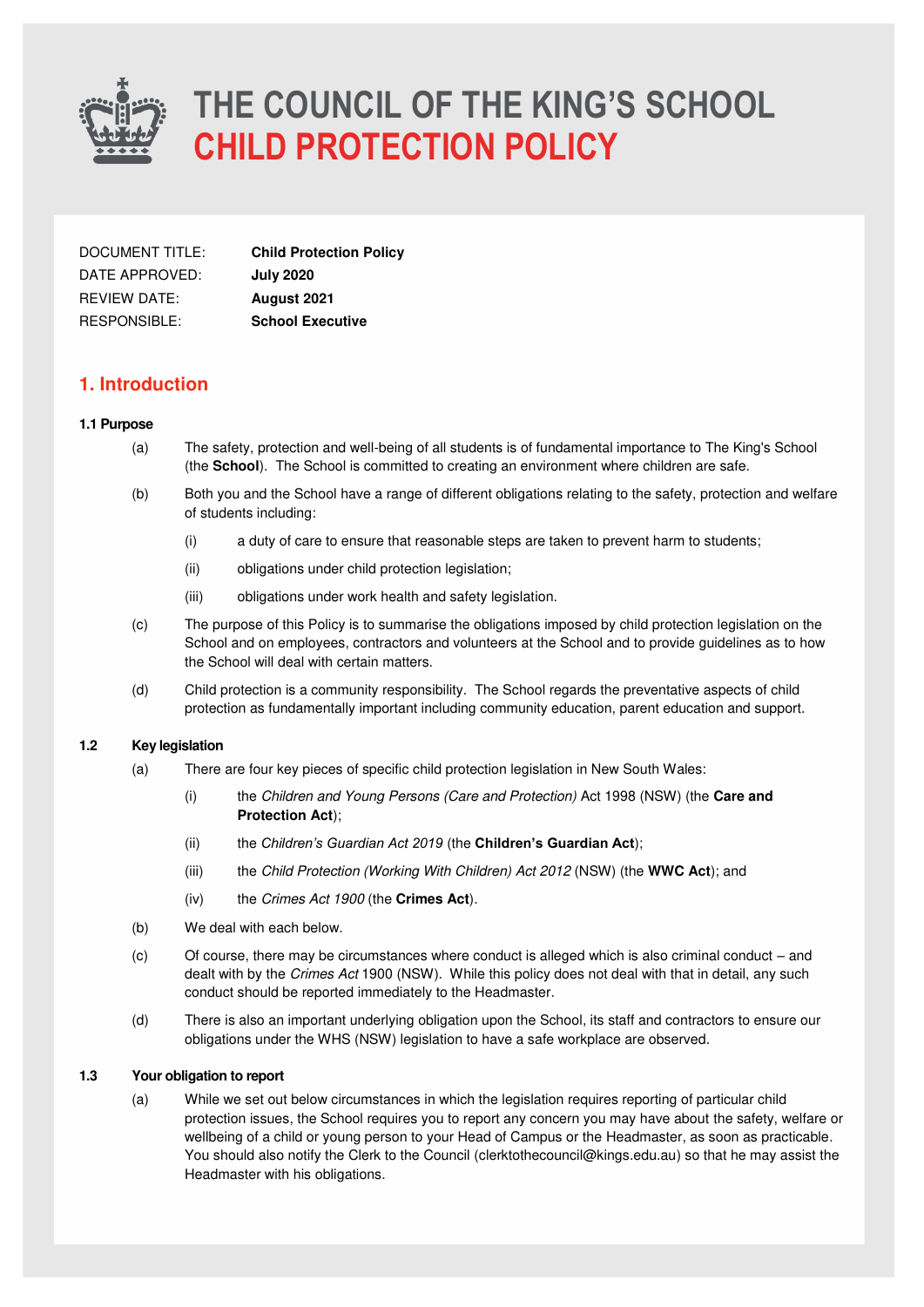

- (b) If the allegation involves the Headmaster, you are required to report to the Chairman of the School Council whose contact details can be obtained from the Clerk to the Council (clerktothecouncil@kings.edu.au).
- (c) This obligation is part of the School's overall commitment to the safety, welfare and well-being of children.
- (d) Under the following legislation the Headmaster, as Head of a Responsible Entity, has certain responsibilities to discharge. Various sources of advice are available to assist him to meet those responsibilities including the Association of Independent Schools (NSW). The School's solicitors and the Office of Children's Guardian are two of these and the Headmaster or his nominee will consult with one of these prior to any decision to not report a child allegedly at risk of significant harm or a reportable allegation.
- (e) If you are a member of the School Community and observe any behaviours or activities that cause you concern in respect to the welfare of children in the care of the School, please forward any details to the following email address [safeguardingchildren@kings.edu.au.](mailto:safeguardingchildren@kings.edu.au)
- **(f) You must not discuss with any colleague or other person any matter that is the subject of report under this Policy to your Head of Campus or the Headmaster or Chairman of Council. The confidentiality of matters dealt with under this Policy is very important to safeguard the welfare of a child involved as well as any staff member. You may leave yourself exposed to an action in defamation law if you fail to heed the need for confidentiality.**

#### **1.4 Other policies**

Please note that there are a number of other School policies that relate to child protection which you need to be aware of and understand, including (but not limited to):

- (a) the **School's Staff Code of Conduct** which sets out information about the standards of behaviour expected of all employees, contractors and volunteers of the School;
- (b) the **Work Health and Safety Policy** which includes the obligations imposed by work health and safety legislation on the School and workers;
- (c) the **Anti-bullying Policy** which deals with bullying;
- (d) the **Use of Electronic Facilities Policy for Staff** which includes guidelines for the use of electronic communication with students, staff, parents and others;
- (e) the **Excursion Policy** which includes requirements relating to duty of care for students on excursions and working with children checks for parents and volunteers attending excursions;
- (f) the **Volunteers Policy and Procedure** (under development) which will include the requirements in relation to volunteers working at each Campus of the School;
- (g) the **Visitors Policy and Procedure** (under development) which includes the requirements in relation to visitors attending the School.
- (h) **Complaints and Grievances Resolution Procedure (Parents and Students) Policy**.

#### **1.5 General**

This Policy document is intended to be provided and made available to staff, including employees and contractors during their employment or engagement with the School, to ensure a clear understanding of their duties and obligations under the key requirements of child protection legislation in NSW. This Policy outlines the key concepts and definitions under the relevant legislation including mandatory reporters, reportable allegation, and risk management. Any suggested improvements to the Policy should be forwarded to the Clerk to the Council (clerktothecouncil@kings.edu.au).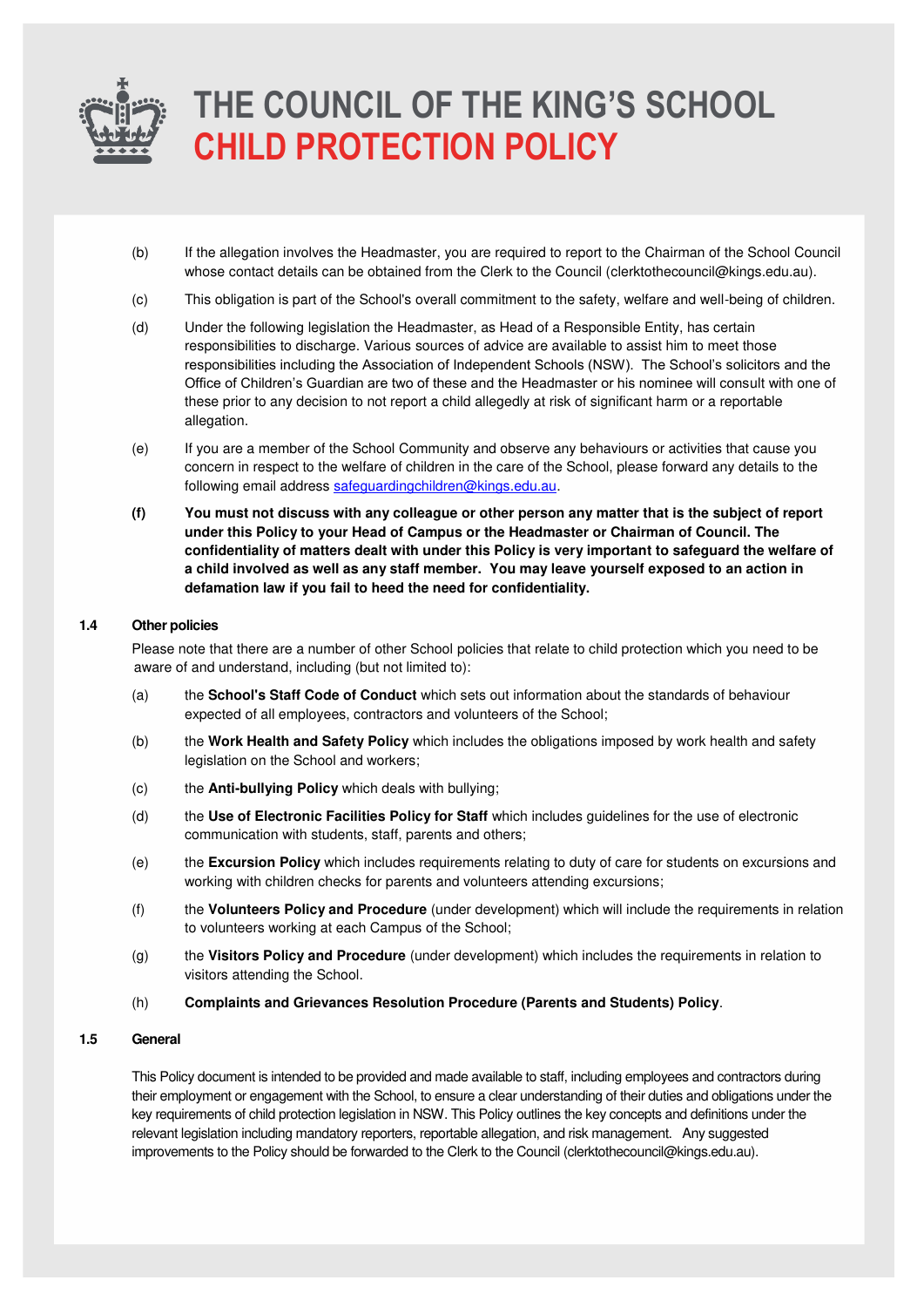

### **PART A: The Care and Protection Act**

The Care and Protection Act provides for mandatory reporting of children at risk of significant harm.

NOTE: Any concern regarding the safety, welfare or wellbeing of a student must be reported to your Head of Campus (who will ensure the Headmaster is made aware) or the Headmaster.

### 1. Who is a mandatory reporter?

- (a) Under the Care and Protection Act persons who:
	- (i) in the course of their employment, deliver services including health care welfare, education, children's services and residential services, to children;
	- (ii) hold a management position in an organisation, the duties of which include direct responsibility for, or direct supervision of, the provision of services including health care, welfare, education, children's services and residential services, to children, are mandatory reporters.
- (b) All teachers are mandatory reporters. Other School employees may also be mandatory reporters. If you are not sure whether you are a mandatory reporter you should speak to your Head of Campus or the Headmaster or Clerk to the Council.

### 2. When must a report be made to Department of Communities and Justice (DCJ)?

#### **2.1 What is the threshold?**

- (a) A mandatory reporter must, where they have reasonable grounds to suspect that a child (under 16 years of age) is at risk of significant harm, report to Department of Communities and Justice (DCJ) as soon as practicable, the name, or a description, of the child and the grounds for suspecting that the child is at risk of significant harm.
- (b) In addition, while not mandatory, the School requires that a report should also be made to DCJ where there are reasonable grounds to suspect a young person (16 or 17 years of age) is at risk of significant harm and there are current concerns about the safety, welfare and wellbeing of the young person.

#### **2.2 Reasonable grounds**

- (a) 'Reasonable grounds' refers to the need to have an objective basis for suspecting that a child or young person may be at risk of significant harm, based on:
	- (i) first hand observations of the child, young person or family;
	- (ii) what the child, young person, parent or another person has disclosed;
	- (iii) what can reasonably be inferred based on professional training and / or experience.
- (b) 'Reasonable grounds' does not mean that you are required to confirm your suspicions or have clear proof before making a report. If you have any doubt about whether you have 'reasonable grounds' you should immediately speak with your Head of Campus or the Headmaster. **Err on the side of caution**.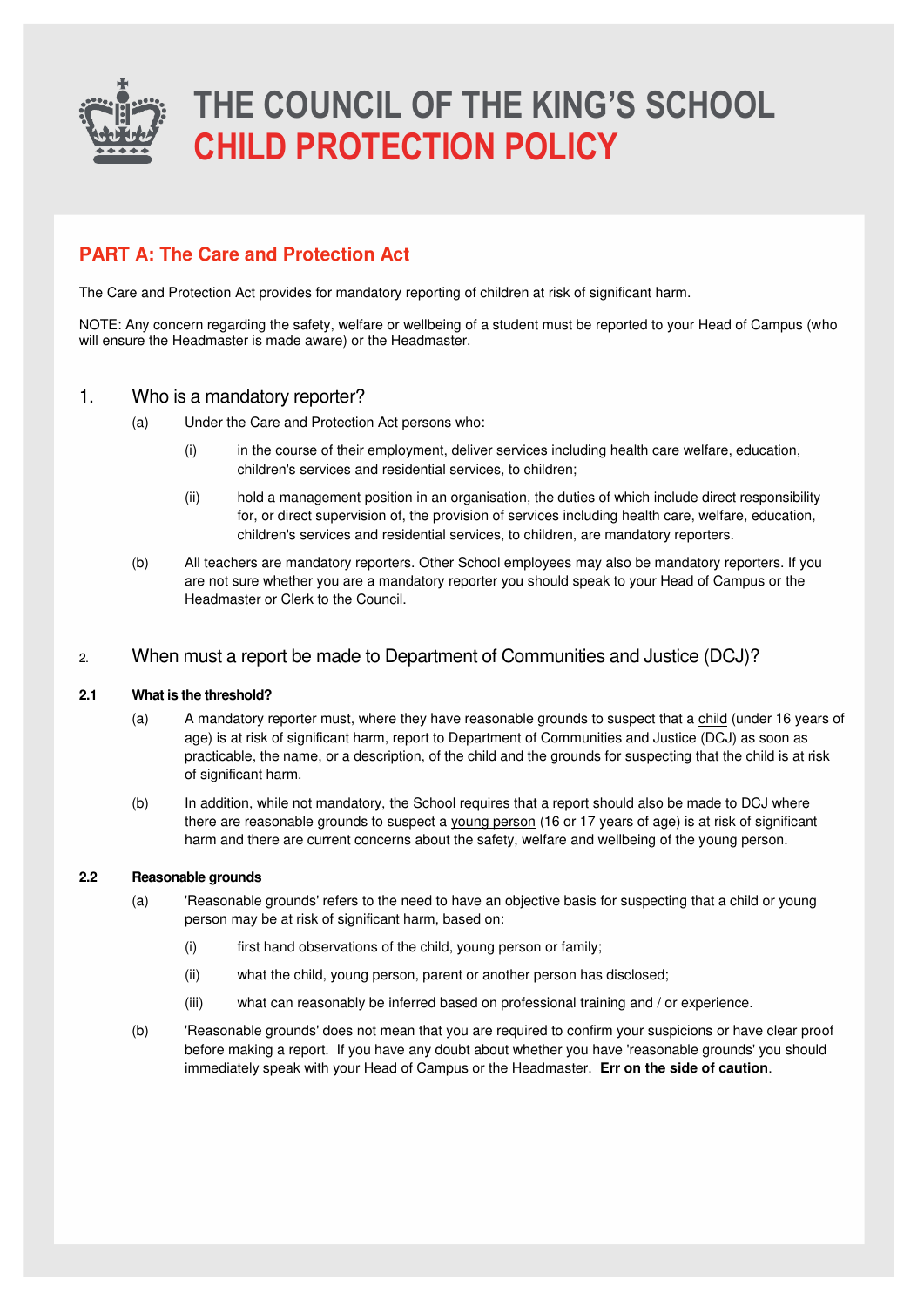

#### **2.3 Significant harm**

A child or young person is 'at risk of significant harm' if current concerns exist for the safety, welfare or wellbeing of the child or young person because of the presence, to a significant extent, of any one or more of the following circumstances:

- (a) the child's or young person's basic physical or psychological needs are not being met or are at risk of not being met,
- (b) the parents or other caregivers have not arranged and are unable or unwilling to arrange for the child or young person to receive necessary medical care,
- (c) in the case of a child or young person who is required to attend school in accordance with the Education Act 1990 - the parents or other caregivers have not arranged and are unable or unwilling to arrange for the child or young person to receive an education in accordance with that Act,
- (d) the child or young person has been, or is at risk of being, physically or sexually abused or ill-treated,
- (e) the child or young person is living in a household where there have been incidents of domestic violence and, as a consequence, the child or young person is at risk of serious physical or psychological harm,
- (f) a parent or other caregiver has behaved in such a way towards the child or young person that the child or young person has suffered or is at risk of suffering serious psychological harm,
- (g) the child was the subject of a pre-natal report under section 25 of the Care and Protection Act and the birth mother of the child did not engage successfully with support services to eliminate, or minimise to the lowest level reasonably practical, the risk factors that gave rise to the report.

#### **2.4 Other relevant definitions**

- (a) Policy definition of **significant harm**
	- (i) a child or young person is at risk of significant harm if the circumstances that are causing concern for the safety, welfare or wellbeing of the child or young person are present to a significant extent.
	- (ii) what is meant by 'significant' in the phrase 'to a significant extent' is that which is sufficiently serious to warrant a response by a statutory authority, irrespective of a family's consent.
	- (iii) what is significant is not minor or trivial, and may reasonably be expected to produce a substantial and demonstrably adverse impact on the child or young person's safety, welfare or wellbeing.
	- (iv) in the case of an unborn child, what is significant is not minor or trivial, and may reasonably be expected to produce a substantial and demonstrably adverse impact on the child after the child's birth.
	- (v) the significance can result from a single act or omission, or an accumulation of these.
- (b) **Child** is a person under the age of 16 years for the purposes of the Care and Protection Act.

#### (c) **Child abuse**

- (i) There are different forms of child abuse. These include neglect, sexual, physical and emotional abuse.
- (ii) **Neglect** is the continued failure by a parent or caregiver to provide a child with the basic things needed for his or her proper growth and development, such as food, clothing, shelter, medical and dental care and adequate supervision.
- (iii) **Physical abuse** is a non-accidental injury or pattern of injuries to a child caused by a parent, caregiver or any other person. It includes but is not limited to injuries which are caused by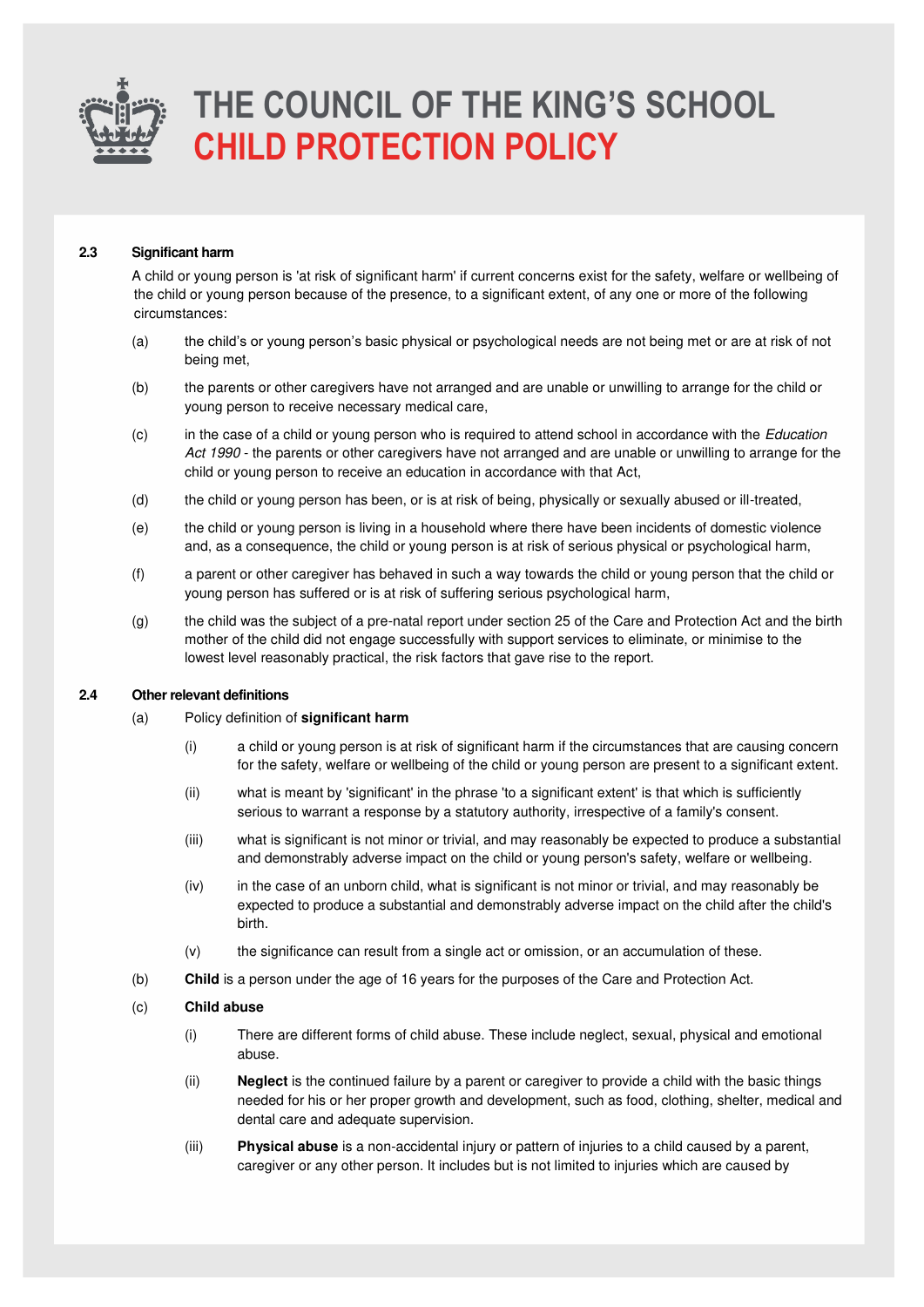

excessive discipline, severe beatings or shakings, cigarette burns, attempted strangulation and female genital mutilation.

- (iv) **Injuries** include bruising, lacerations or welts, burns, fractures or dislocation of joints.
- (v) Hitting a child around the head or neck and/or using a stick, belt or other object to discipline or punishing a child (in a non-trivial way) is a crime.
- (vi) **Serious psychological harm** can occur where the behaviour of their parent or caregiver damages the confidence and self-esteem of the child or young person, resulting in serious emotional deprivation or trauma.
- (vii) Although it is possible for 'one-off' incidents to cause serious harm, in general it is the frequency, persistence and duration of the parental or carer behaviour that is instrumental in defining the consequences for the child.
- (viii) This can include a range of behaviours such as excessive criticism, withholding affection, exposure to domestic violence, intimidation or threatening behaviour.
- (ix) **Sexual abuse** is when someone involves a child or young person in a sexual activity by using their power over them or taking advantage of their trust. Often children are bribed or threatened physically and psychologically to make them participate in the activity. Child sexual abuse is a crime.
- (d) **Child wellbeing concerns** are safety, welfare or wellbeing concerns for a child or young person that do not meet the mandatory reporting threshold, risk of significant harm.
- (e) **Young person** means a person who is aged 16 years or above but who is under the age of 18 years for the purposes of the Care and Protection Act.

### 3. What should you do if you consider that a mandatory report is required?

- (a) Reporting by the School about these matters to DCJ and, where necessary, the Police, is generally undertaken by the Headmaster or his nominee. This is in accordance with best practice principles and is the expectation of the School.
- (b) If you have a concern that a child or young person is at risk of significant harm, **you should only contact your Head of Campus or the Headmaster or Clerk to the Council** as soon as possible to discuss whether the case reaches the threshold of 'risk of significant harm' and the steps required to report the matter.
- (c) However, if there is an immediate danger to the child or young person and your Head of Campus or the Headmaster or the Clerk to the Council is uncontactable you should speak to the Police Hills Area Command (02 9680 5399) and/or the Child Protection Helpline (13 21 11) directly and then advise your Head of Campus or the Headmaster and the Clerk to the Council as soon as possible.
- (d) If the Headmaster or his nominee reports the matter to the DCJ you are not required to make a further report. If the Headmaster or his nominee does not confirm to you that the matter has been reported to the DCJ or advises that he does not believe the circumstances warrant it being reported, then if you still consider that a child is at risk of significant harm, you should escalate the matter to the Chairman of School Council or call the Community Services Child Protection Helpline on 132 111.
- (e) You are not required to, and **must not**, undertake any investigation of the matter yourself.
- (f) You are not to inform the parents or caregivers that a report to DCJ has been made.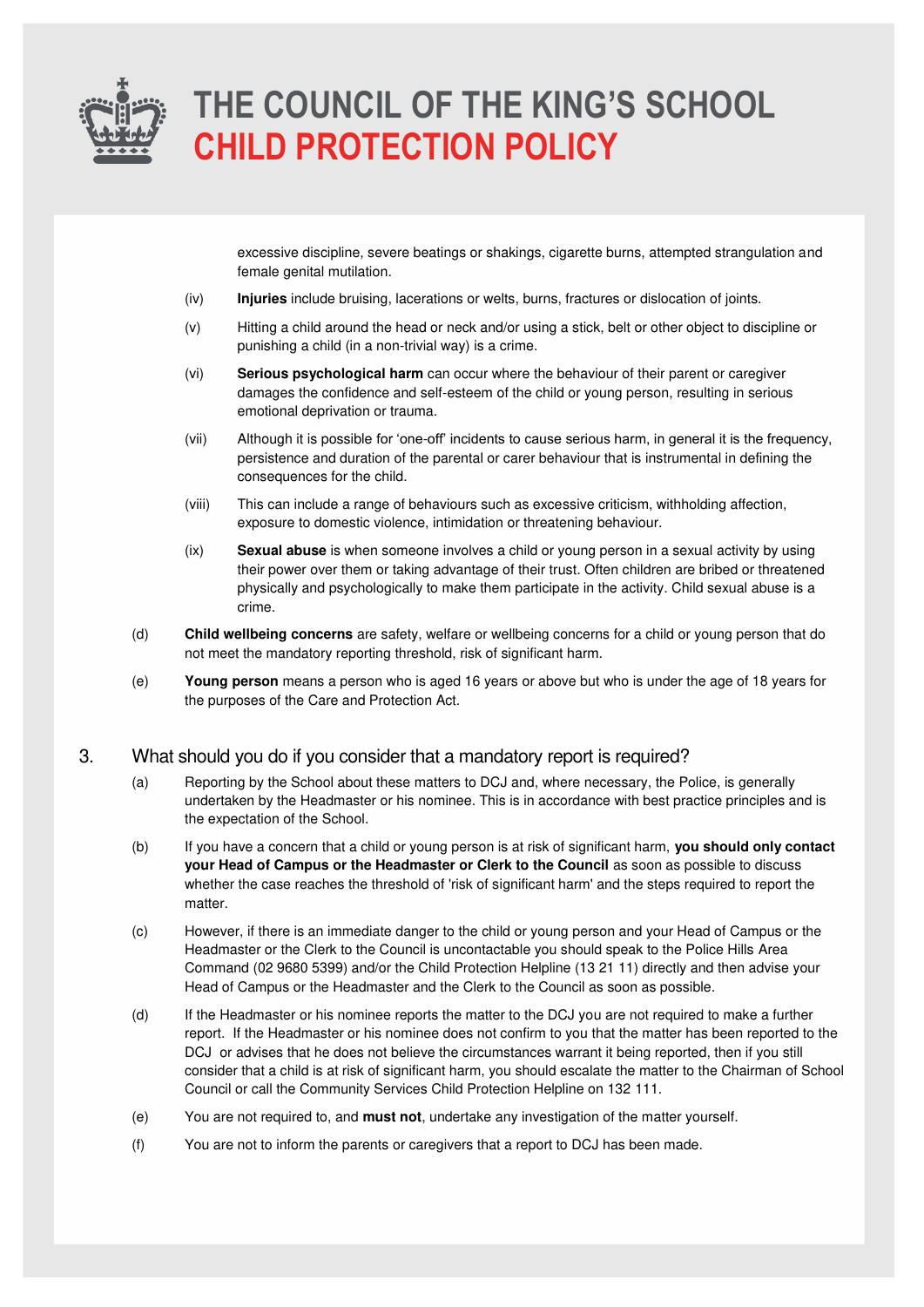

(g) You are required to deal with the matter confidentially and only disclose it to the persons referred to above or as required to comply with your mandatory reporting obligations. **Failure to maintain confidentiality will not only be a breach of this policy, but could expose you to potential civil proceedings for defamation**.

### 4. What should you do if you have a concern that is below the mandatory reporting threshold?

- (a) While the Care and Protection Act outlines a mandatory reporter's obligation to report to DCJ, as an employee of this School, any concern regarding the safety, welfare and wellbeing of a student (including Child wellbeing concerns) must be reported to the Headmaster and the Clerk to the Council.
- (b) You are required to deal with all reports regarding the safety, welfare or wellbeing of a student confidentially and only disclose it to your Head of Campus or the Headmaster, the Clerk to the Council and any other person the Headmaster nominates. Failure to do so will be a breach of this Policy.
- (c) You must refrain from discussing matters that may give rise to a mandatory report with colleagues unless requested to do so by your Head of Campus, the Headmaster or the Clerk to the Council.
- (d) Contractors engaged by the School to provide services to students will be advised in their terms of engagement of the need for them to also observe this Policy that will be provided to the contractor by the Head of Campus or their nominee.

### 5. Reporting child-to-child conduct

- (a) There are a range of circumstances in which child-to-child conduct may be reportable, either to DCJ or to the Police.
- (b) In the case of mandatory reporting to DCJ, this would include circumstances of problematic sexual behaviour by a child or young person toward another child or young person (that is, conduct outside the bounds of normal sexual behaviour), including child-to-child sexual abuse.
- (c) Child-to-child sexual abuse can occur when a child or young person involves another child in sexual activity. It can be physical, verbal or emotional and can include but is not limited to a child:
	- (i) kissing or holding another child in a sexual manner;
	- (ii) exposing a sexual body part to a child;
	- (iii) having sexual relations with a child;
	- (iv) talking in a sexually explicit way;
	- (v) making obscene phone calls or remarks to a child;
	- (vi) sending obscene messages to a child via technology including social media; and/or
	- (vii) fondling a child in a sexual manner.
- (d) If you have any concern that problematic sexual behaviour by a child or young person toward another child or young person (including child-to-child sexual abuse) is occurring, you must immediately advise your Head of Campus or the Headmaster and the Clerk to the Council. If you are not sure whether the sexual behaviour is problematic, you should err on the side of caution and report to your Head of Campus or the Headmaster and the Clerk to the Council.
- (e) The issue of bullying by a student is dealt with in the School's Anti Bullying Policy. However, depending on the seriousness and nature of the alleged conduct – eg physical assault or threats of violence - the matter may also be reportable to the Police. In such instances, you must immediately advise your Head of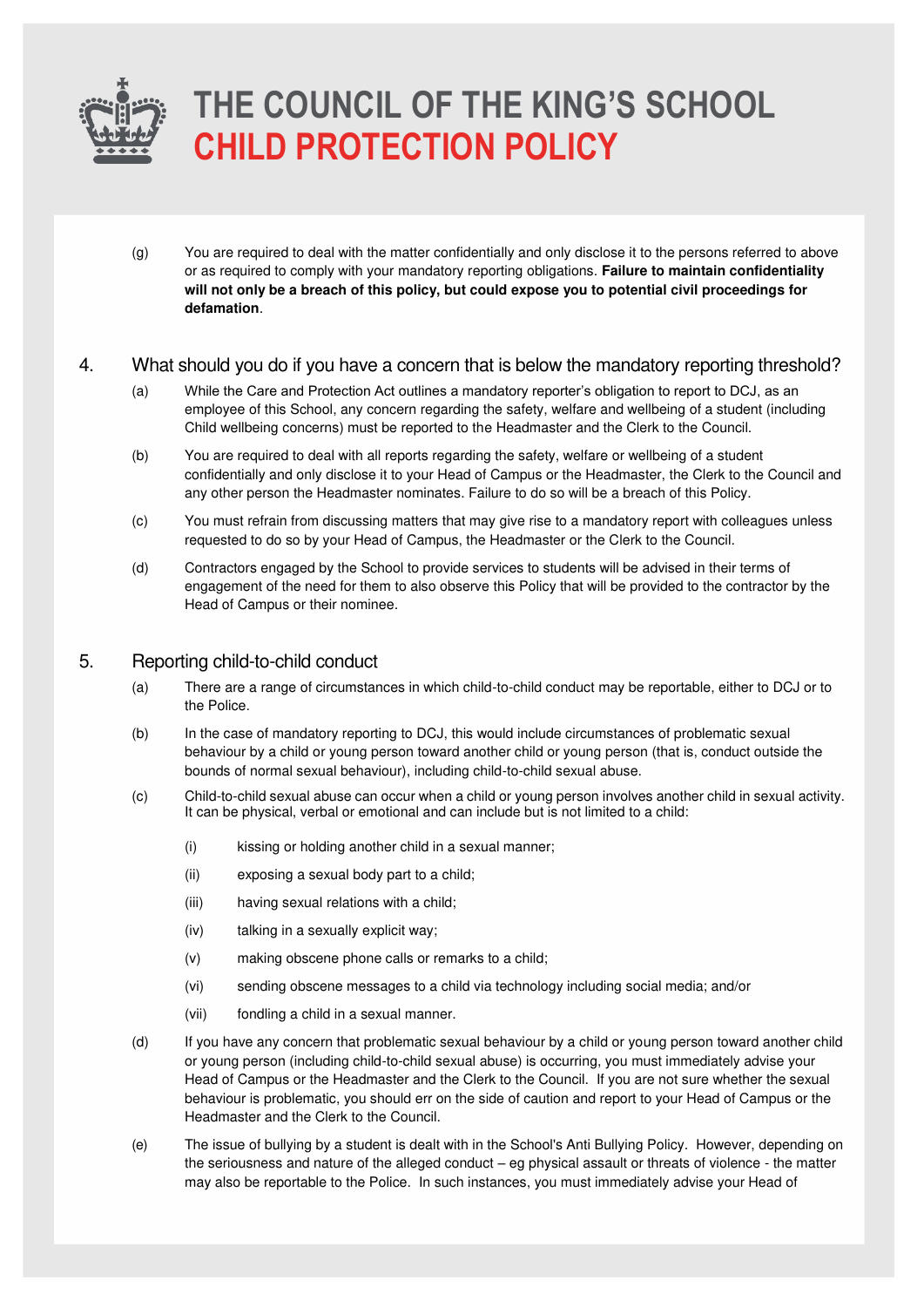

Campus or the Headmaster and the Clerk to the Council. Err on the side of caution in reporting such matters to your Head of Campus or the Headmaster and Clerk to the Council.

(f) You must treat these matters confidentially as described above.

### **PART B: The Children's Guardian Act 2019**

### 1. Responsibilities

#### **1.1 General**

- (a) Under Part 4 of the Children's Guardian Act the Headmaster as Head of a responsible entity, is required to give written notice to the New South Wales Office of Children's Guardian of all allegations of reportable conduct by an 'employee' and the outcome of the School's investigation of these allegations.
- (b) An 'employee' includes employees, contractors, volunteers, work experience participants, clergy, ministers of religion and instructors of religion who provide pastoral or liturgical services. In this Part B where there is a reference to an 'employee' it includes all of these persons.

#### **1.2 The Office of Children's Guardian**

The Office of Children's Guardian:

- (a) must keep under scrutiny the systems for preventing reportable conduct by employees of non-government schools and the handling of, or response to, reportable allegations (including allegations which are exempt from notification) or convictions;
- (b) must receive and assess notifications from non-government schools concerning reportable conduct or reportable convictions;
- (c) is required to oversee or monitor the conduct of investigations by non-government schools into allegations of reportable conduct or reportable convictions;
- (d) must determine whether an investigation that has been monitored has been conducted properly, and whether appropriate action has been taken as a result of the investigation;
- (e) may directly investigate an allegation of reportable conduct or reportable conviction against an employee of a non-government school, or the handling of or response to such a matter (eg arising out of complaints by the person who is the subject of an allegation);
- (f) may investigate the way in which a responsible entity has dealt with, or is dealing with, a report complaint or notification, if the OCG considers it appropriate to do so.

#### **1.3 Your obligations to report**

- (a) You must immediately report any concerns you may have about any other employee engaging in reportable conduct or any allegation of 'reportable conduct' that has been made to you, to your Head of Campus or the Headmaster or the Clerk to the Council, including information about yourself. If you are not sure whether the conduct is reportable conduct, but consider that it is inappropriate behaviour, you must still report it.
- (b) The reportable conduct scheme is allegations-based. If an allegation is, on the face of it, a reportable allegation, it must be notified to your Head of Campus or the Headmaster or the Clerk to the Council irrespective of other factors or information that may suggest that the allegation has no weight. The allegation does not have to be made by a person affected. It may be that a 'rumour' of reportable conduct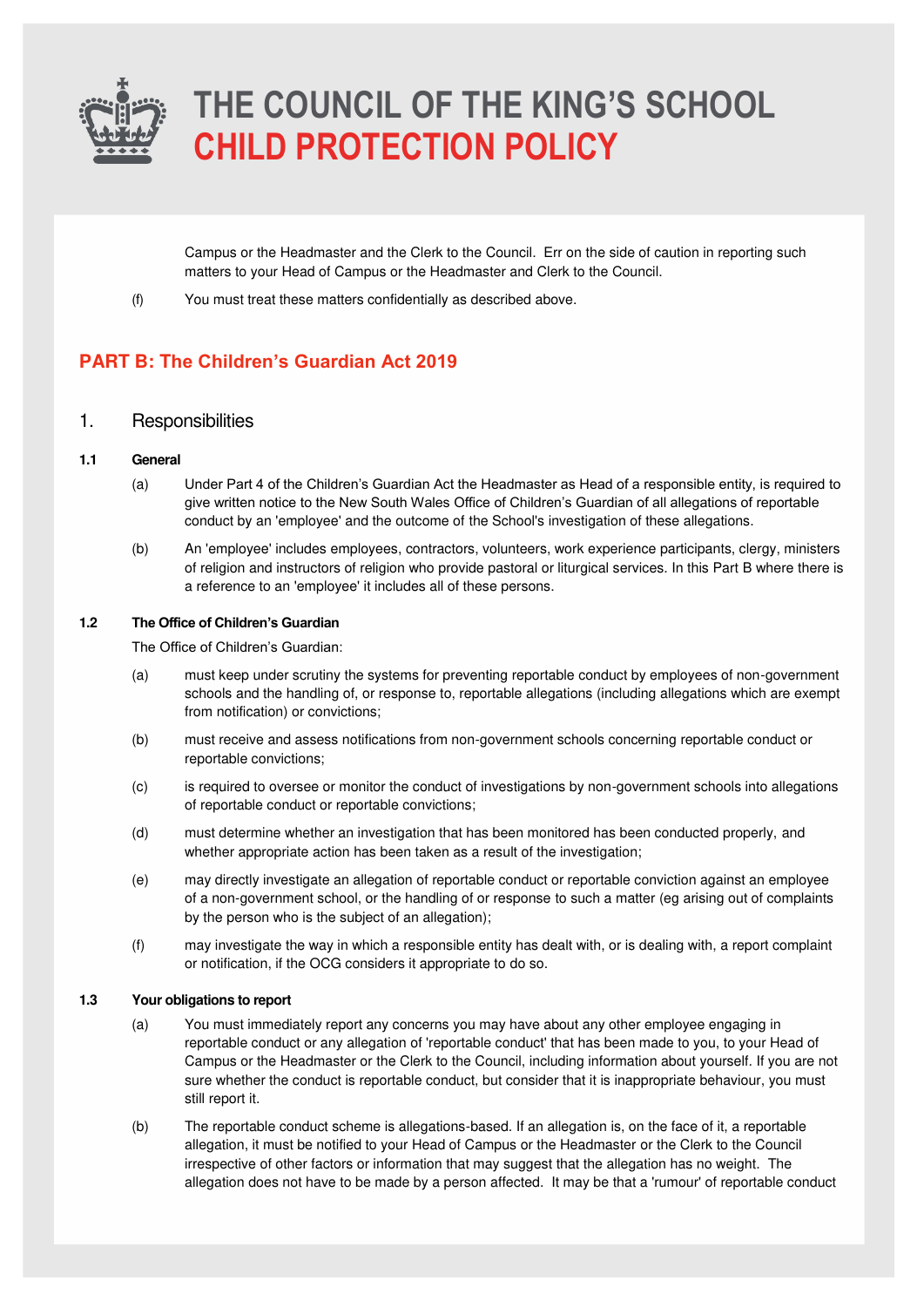

is sufficient. Always err on the side of caution and raise those matters with the Head of Campus or the Headmaster or the Clerk to the Council.

- (c) You must also report to your Head of Campus or the Headmaster or the Clerk to the Council if you become aware that an employee has been charged with or convicted of an offence (including a finding of guilt without the court proceeding to a conviction) involving reportable conduct.
- (d) This includes information relating to yourself.
- (e) If the allegation involves the Headmaster, you are required to report to the Chairman of the School Council. You can obtain contact details of the Chairman from the Clerk to the Council [\(clerktothecouncil@kings.edu.au\)](mailto:clerktothecouncil@kings.edu.au). The Chairman in consultation with the Clerk to the Council will report such allegation to the OCG in accordance with the above requirements.
- (f) You should be aware that failure to report allegations of reportable conduct or a suspicion of reportable conduct may be an offence under section 316 of the Crimes Act 1900.

#### **1.4 Contact for parents**

The relevant Head of Campus or the Headmaster is the contact point for parents if they wish to report an allegation of reportable conduct against an employee. If a parent wishes to report an allegation of reportable conduct against the Headmaster they should contact the Chairman of the School Council. You can obtain contact details of the Chairman from the Clerk to the Council (clerktothecouncil@kings.edu.au).

### 2. What is reportable conduct?

#### **2.1 Definition of reportable conduct**

- (a) Reportable conduct is defined as:
	- (i) any sexual offence or sexual misconduct committed against, with or in the presence of a child (including a child pornography offence or an offence involving child abuse material);
	- (ii) any assault, ill-treatment or neglect of a child;
	- (iii) any behaviour that causes psychological harm to a child whether or not, in any case, with the consent of the child;
	- (iv) an offence under section 43B (failure to protect) or section 316A (failure to report) of the Crimes Act 1900.
- (b) Reportable conduct does not extend to:
	- (i) conduct that is reasonable for the purposes of the discipline, management or care of children, having regard to the age, maturity, health or other characteristics of the children and to any relevant codes of conduct or professional standards;
	- (ii) the use of physical force that, in all the circumstances, is trivial or negligible, but only if the matter is to be investigated and the result of the investigation recorded under workplace employment procedures.

#### **2.2 Other relevant definitions**

Set out below are definitions of the various terms referred to above in relation to reportable conduct.

(a) Behaviour that causes **psychological harm** to a child is behaviour that is obviously or very clearly unreasonable and results in significant harm or trauma to a child. There needs to be a proven causal link between the inappropriate behaviour and the harm, and the harm must be more than transient.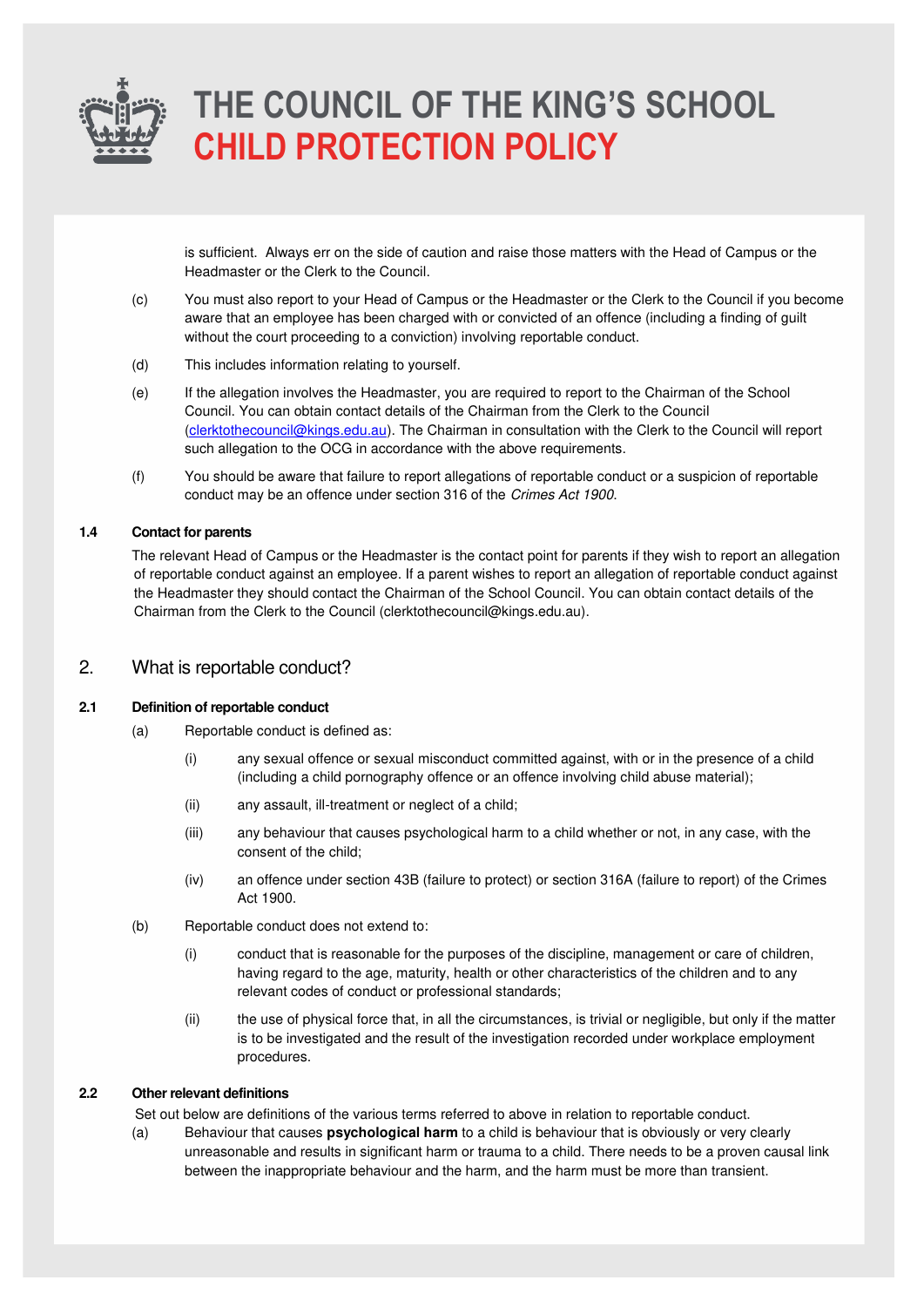

- (b) **Child** is a person under the age of 18 years for the purposes of the Children's Guardian Act.
- (c) **Ill-treatment** captures those circumstances where a person treats a child in an unreasonable and seriously inappropriate, improper, inhumane or cruel manner. The focus is on the alleged conduct rather than the actual effect of the conduct on the child.

Ill-treatment can include disciplining or correcting a child in an obviously unreasonable and seriously inappropriate manner; making excessive and/or degrading demands on a child; hostile use of force towards a child; and/or pattern of hostile or unreasonable and seriously inappropriate, degrading comments or behaviour towards a child.

- (d) **Neglect** includes either an action or inaction by a person who has care responsibility towards a child. The nature of the employee's responsibilities provides the context against which the conduct needs to be assessed.
	- (i) Supervisory neglect:
		- (A) An intentional or reckless failure to adequately supervise a child that results in the death of, or significant harm to, a child,
		- (B) An intentional or reckless failure to adequately supervise a child or a significantly careless act or failure to act, that:
			- (I) involves a gross breach of professional standards, and
			- (II) has the potential to result in the death or significant harm to a child.
	- (ii) Carer neglect:

Grossly inadequate care that involves depriving a child of the basic necessities of life: such as the provision of food and drink, clothing, critical medical care or treatment, or shelter.

(iii) Failure to protect from abuse:

An obviously or very clearly unreasonable failure to respond to information strongly indicating actual or potential serious abuse of a child.

(iv) Reckless act (or failure to act):

A reckless act, or failure to act, that:

- (A) Involves a gross breach of professional standards, and
- (B) Has the potential to result in the death of, or significant harm to, a child.
- (e) **Physical Assault** is any act by which a person intentionally inflicts unjustified use of physical force against another. An assault can also occur if a person causes another person to reasonably apprehend that unjustified force is going to be used against them. Even if a person who inflicts physical harm or causes another person to reasonably apprehend physical harm does not actually intend to inflict the harm or cause fear, they may still have committed an assault if they acted 'recklessly'.
- (f) 'Recklessness' in this context relates to circumstances when the person ought to have known that their actions would cause a person physical harm or cause them to fear injury.
- (g) Assaults can include hitting, pushing, shoving, throwing objects or making threats to physically harm a child.
- (h) **PSOA** means 'person subject of the allegation'.
- (i) **Reportable conviction** means a conviction (including a finding of guilt without the court proceeding to a conviction), in NSW or elsewhere, of an offence involving reportable conduct.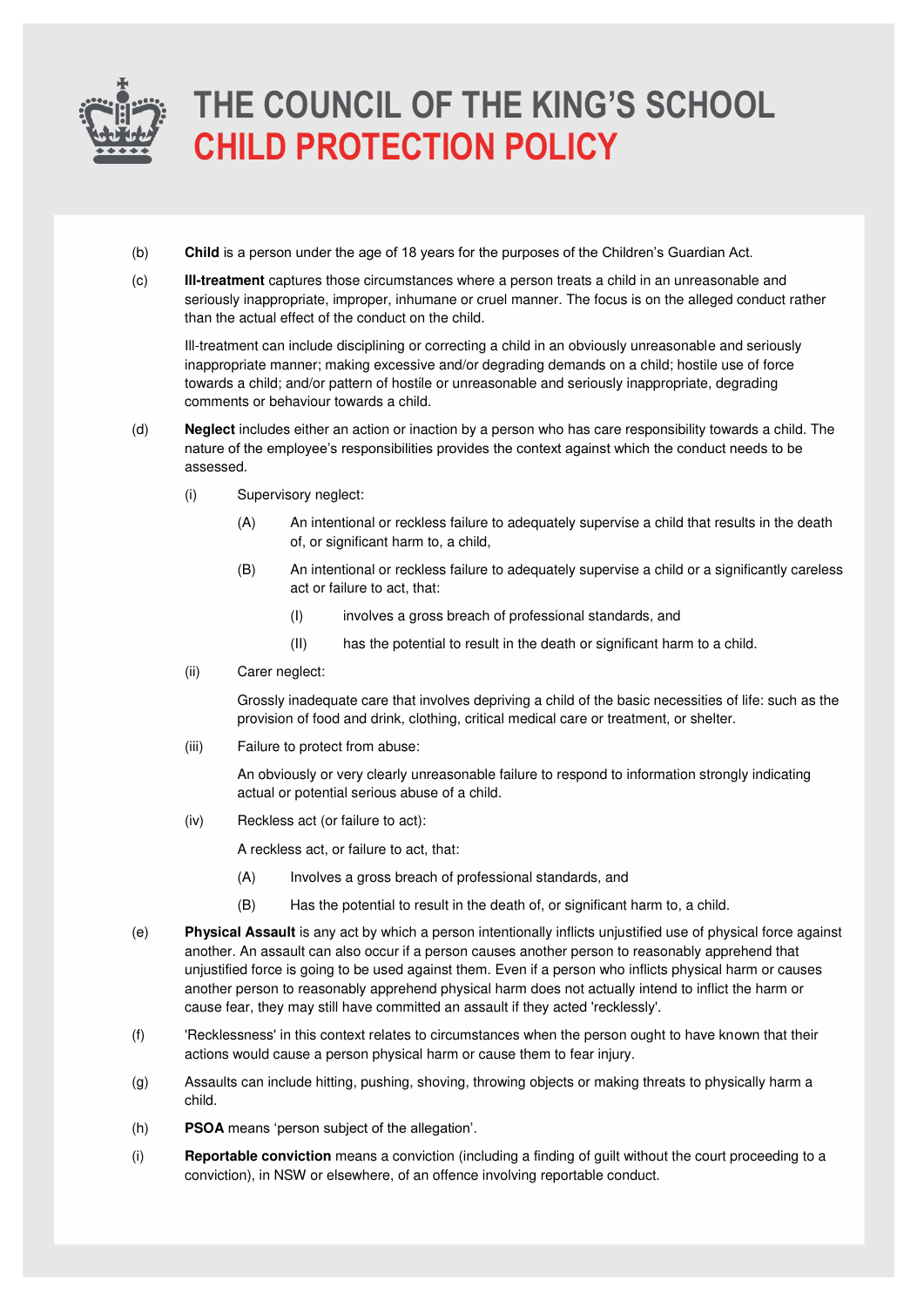

(j) **Sexual Misconduct** – conduct with, towards or in the presence of a child that is sexual in nature (but not a sexual offence). The Act provides the following (non-exhaustive) examples:

- descriptions of sexual acts without a legitimate reason to provide the descriptions;
- sexual comments, conversations or communications;
- comments to a child that express a desire to act in a sexual manner towards the child, or another child.

Note – crossing professional boundaries comes within the scope of the scheme to the extent that the alleged conduct meets the definition of sexual misconduct. That is, the conduct with, towards or in the presence of a child that is sexual in nature (but is not a sexual offence).

#### **Sexually explicit comments and other overtly sexual behaviour**

Behaviour involving sexually explicit comments and other overtly sexual behaviour which can constitute sexual misconduct. Some forms of this behaviour also involve crossing professional boundaries. This conduct may include:

- (A) inappropriate conversations of a sexual nature
- (B) comments that express a desire to act in a sexual manner
- (C) unwarranted and inappropriate touching involving a child
- (D) sexualised behaviour with or towards a child (including sexual exhibitionism)
- (E) personal correspondence (including electronic communications such as emails and text messages) with a child or young person in relation to the adult's intimate, romantic or sexual feelings for a child or young person
- (F) exposure of children and young people to sexual behaviour of others including display of pornography
- (G) watching children undress in circumstances where supervision is not required and it is clearly inappropriate.

#### **Grooming Behaviour**

Grooming or procuring a child under the age of 16 years for unlawful sexual activity is a sexual offence. Schedule 1(2) of the WWC Act also recognises grooming as a form of sexual misconduct.

Behaviour should only be seen as 'grooming' where there is evidence of a pattern of conduct that is consistent with grooming the alleged victim for sexual activity, and that there is no other reasonable explanation for it.

The types of behaviours that may lead to such a conclusion include (but are not limited to) the following:

- (H) Persuading a child or group of children that they have a 'special' relationship, for example by:
	- (I) spending inappropriate special time with a child
	- (II) inappropriately giving gifts
	- (III) inappropriately showing special favours to them but not other children
	- (IV) inappropriately allowing the child to overstep rules
	- (V) asking the child to keep this relationship to themselves.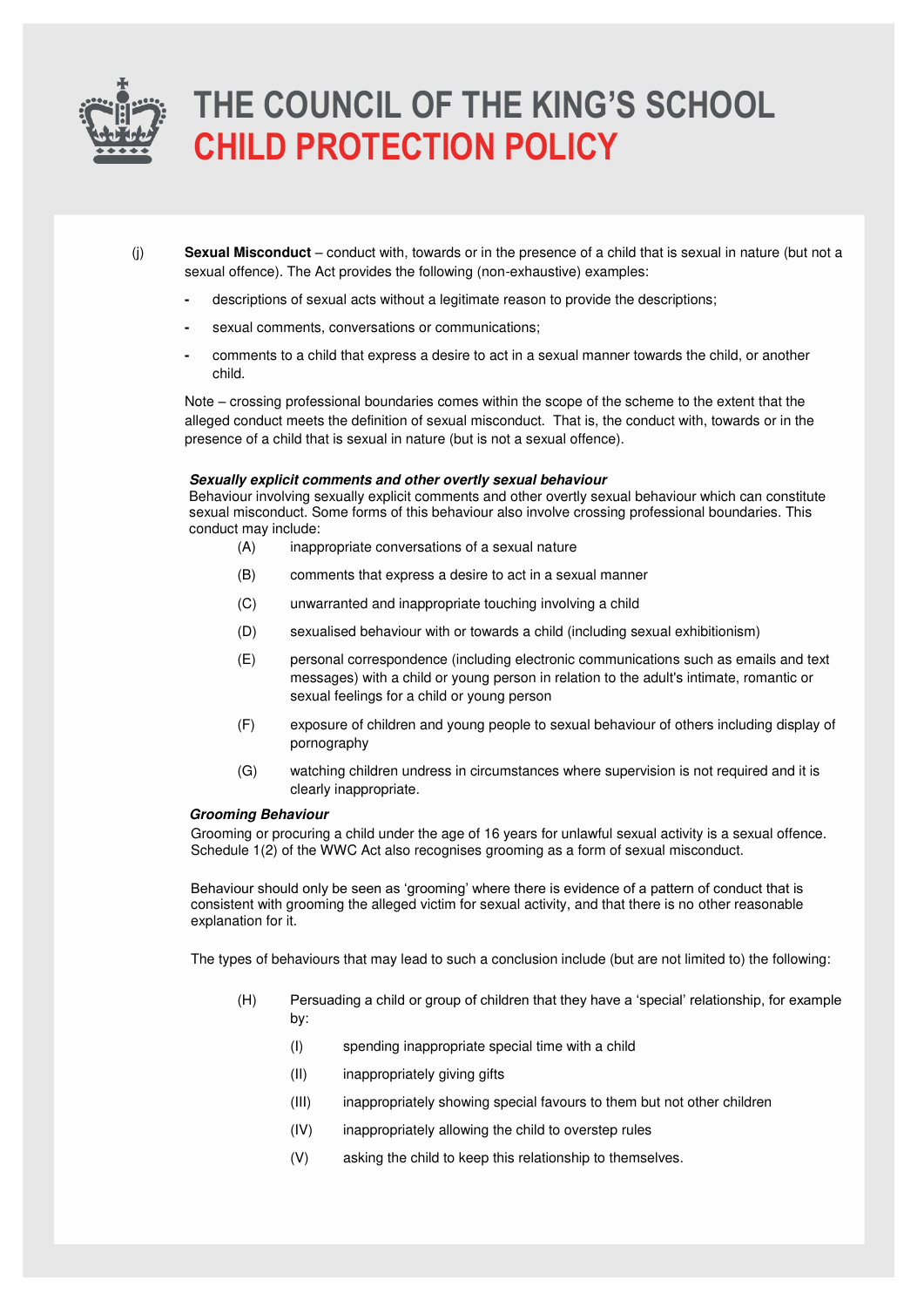

- (I) Testing boundaries, for example by:
	- (I) undressing in front of a child
	- (II) encouraging inappropriate physical contact (even where it is not overtly sexual) talking about sex
	- (III) 'accidental' intimate touching.
- (J) Inappropriately extending a relationship outside of work (except where it may be appropriate – for example where there was a pre-existing friendship with the child's family or as part of normal social interactions in the community).
- (K) Inappropriate personal communication (including emails, telephone calls, text messaging, social media and web forums) that explores sexual feelings or intimate personal feelings with a child.

An adult requesting that a child keep any aspect of their relationship secret or using tactics to keep any aspect of the relationship secret, would generally increase the likelihood that grooming is occurring.

(k) **Sexual Offences** encompasses all criminal offences involving a sexual element that are 'committed against, with or in the presence of a child'.

These offences include (but are not limited to) the following:

- (i) indecent assault; (ii) sexual assault;
- (iii) aggravated sexual assault;
- (iv) sexual intercourse and attempted sexual intercourse;
- (v) possession/ dissemination/ production of child abuse material;
- (vi) using children to produce pornography;
- (vii) grooming or procuring children under the age of 16 years for unlawful sexual activity;

Definitions of 'grooming', within child protection legislation, are complex. Under the Crimes Act, grooming or procuring a child under the age of 16 years of unlawful sexual activity is classed as a sexual offence. The Crimes Act (s73) also extends the age of consent to 18 years when a child is in a 'special care' relationship. Under Schedule 1(2) of the WWC Act, grooming is recognised as a form of sexual misconduct. The Children's Guardian Act 2019 and this Child Protection Policy reflect these definitions within the context of the Reportable Conduct Scheme (Division 2).

(viii) deemed non-consensual sexual activity on the basis of special care relationships.

An alleged sexual offence does not have to be the subject of criminal investigation or charges for it to be categorised as a reportable allegation of sexual offence.

### 3. Process for reporting of reportable conduct allegations or convictions

#### **3.1 Staff members**

Any concerns about any other employee engaging in conduct that is considered inappropriate, or reportable conduct, or any allegation of inappropriate or reportable conduct made to the employee or about the employee themselves must be reported to the Head of Campus or the Headmaster. Where it is uncertain if the conduct is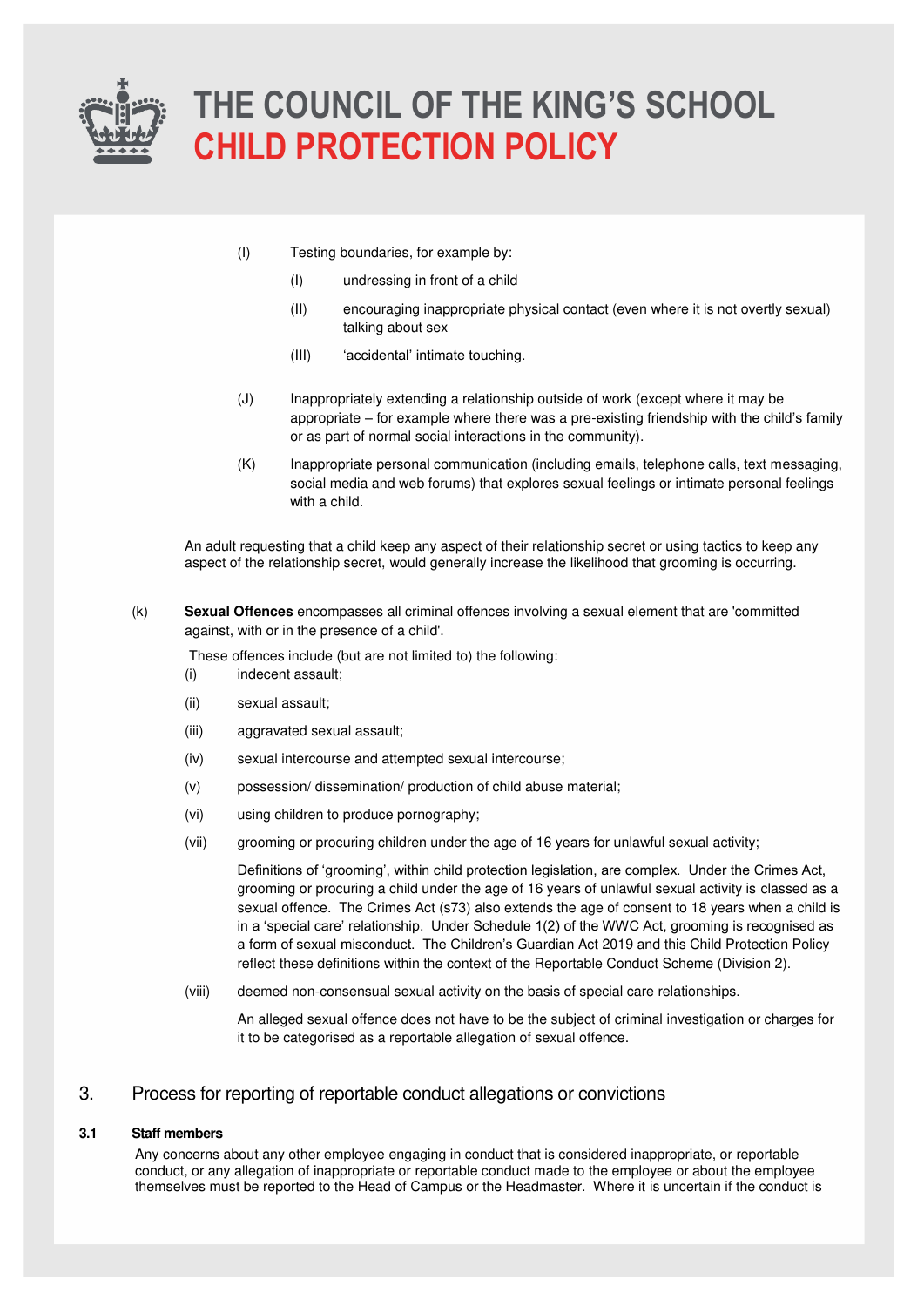

reportable conduct but is considered inappropriate behaviour this must also be reported. Staff members must also report to the Head of Campus or the Headmaster when they become aware that an employee has been charged with or convicted of an offence (including a finding of guilt without the Court proceeding to a conviction) involving reportable conduct. This includes information relating to the employee themselves. If the allegation involved the Headmaster, the staff member must report to the Chairman of the School Council. You can obtain contact details of the Chairman from the Clerk to the Council (clerktothecouncil@kings.edu.au).

#### **3.2 Parents, carers and community members**

Parents, carers and community members are encouraged to report any conduct that is in their view inappropriate, reportable or criminal conduct to the Head of Campus or the Headmaster. All such reports will be dealt with in accordance with this Policy or the School's complaint handling procedures.

#### **3.3 The School**

The Headmaster, as the Head of Entity under the Children's Guardian Act 2019 must:

- ensure specified systems are in place for preventing, detecting and responding to reportable allegations or convictions;
- submit a 7 day notification form to the Office of Children's Guardian within 7 business days of becoming aware of a reportable allegation or conviction against an employee of the entity (unless the Headmaster has a reasonable excuse)

The notification should include the following information:

- (a) that a report has been received in relation to an employee of the School,
- (b) the type of reportable conduct,
- (c) the name of the employee,
- (d) the name and contact details of School and the Headmaster,
- (e) for a reportable allegation, whether it has been reported to Police,
- (f) if a report has been made to the Child Protection Helpline, that a report has been made,
- (g) the nature of the relevant entity's initial risk assessment and risk management action,
- the notice must also include the following, if known to the Headmaster:
	- (a) details of the reportable allegations or conviction considered to be a reportable conviction,
	- (b) the date of birth and working with children number, if any, of the employee the subject of the report,
	- (c) the Police report reference number (if Police were notified),
	- (d) the report reference number if reported to the Child Protection Helpline,
	- (e) the names of the other relevant entities that employ or engage the employee, whether or not directly, to provide a service to children, including as a volunteer or contractor.
- Maximum penalty for failure to notify within 7 business days 10 penalty units.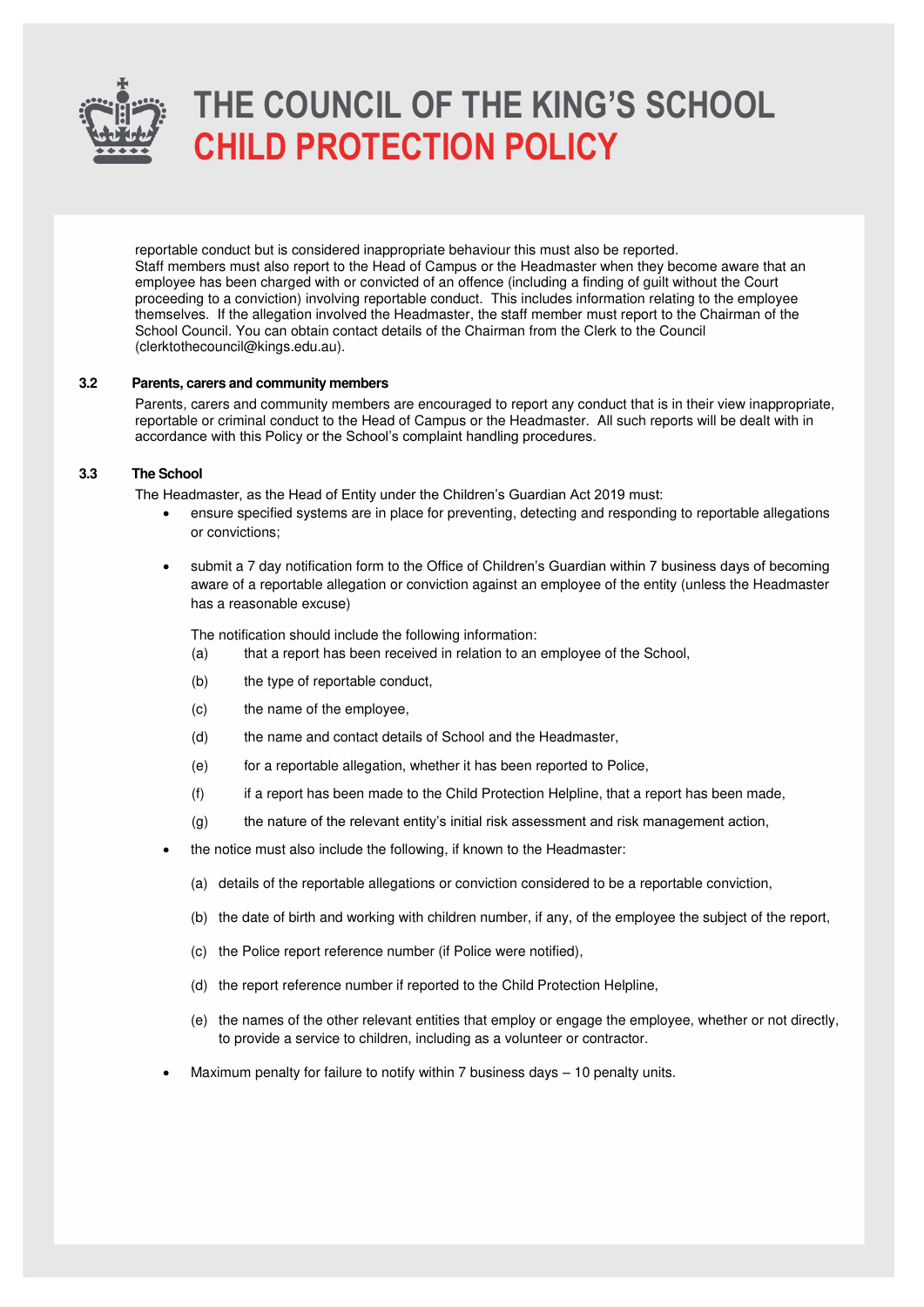

### 4. What happens when an allegation of reportable conduct is made?

#### **4.1 Initial steps**

Once an allegation of reportable conduct against an employee is received, the Headmaster is required to:

- (a) determine on face value whether it is an allegation of reportable conduct;
- (b) assess whether the DCJ or the Police need to be notified (ie, if reasonable grounds to suspect that a child is at risk of significant harm or criminal offence);
- (c) notify the child's parents (unless to do so would be likely to compromise the investigation or any investigation by DCJ or the Police);
- (d) notify the Office of Children's Guardian within seven days of receiving the allegation;
- (e) carry out a risk assessment and take action to reduce/remove risk, where appropriate;
- (f) investigate the allegation or appoint a suitably trained person to investigate the allegation (unless to do so would be likely to compromise any investigation by DCJ or the Police).

#### **4.2 Investigation principles**

The School will:

- (a) be mindful of the principles of procedural fairness;
- (b) inform the person subject of the allegation (**PSOA**) of the substance of any allegations made against them and provide them with a reasonable opportunity to respond to the allegations;
- (c) make reasonable enquiries or investigations before making a decision and take advice as appropriate from external sources;
- (d) avoid conflicts of interest;
- (e) conduct the investigation without unjustifiable delay;
- (f) handle the matter as confidentially as possible;
- (g) provide appropriate support for all parties including the child/children, witnesses and the PSOA.

#### **4.3 Investigation steps**

- (a) In an investigation the Headmaster or appointed investigator will generally:
	- (i) interview relevant witnesses and gather relevant documentation;
	- (ii) provide a letter of allegation to the PSOA;
	- (iii) provide the PSOA with the opportunity to provide a response to the allegations either in writing or at Interview;
	- (iv) consider relevant evidence and make a preliminary finding in accordance with the Office of Children's Guardian guidelines;
	- (v) inform the PSOA of the preliminary finding in writing by the Headmaster and provide them with a further opportunity to respond or make a further submission prior to the matter moving to final findings;
	- (vi) consider any response provided by the PSOA;
	- (vii) make a final finding in accordance with the Office of Children's Guardian Guidelines;
	- (viii) decide on the disciplinary action, if any, to be taken against the PSOA;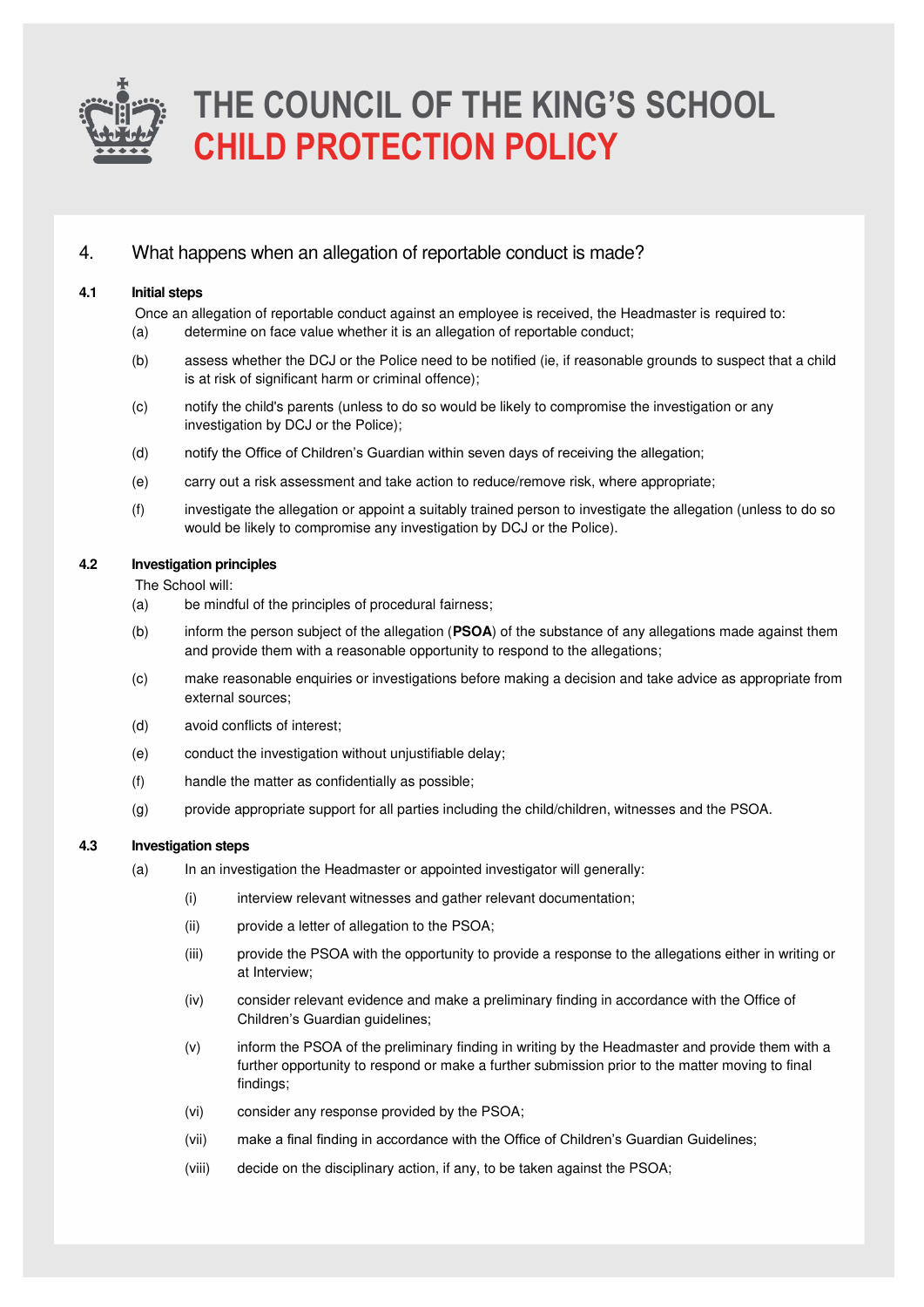

- (ix) if it is completed, send the final report to the Office of Children's Guardian within 30 days after having received the allegation, as per section 36 of the Children's Guardian Act 2019;
- (x) should the final report be unfinished within 30 days, the Headmaster must provide, at minimum, an interim report to the Office of Children's Guardian within 30 days of having received the allegation, as per section 38 of the Children's Guardian Act 2019.

Submission of an interim report must include:

- a reason for not providing the final report within 30 days and an estimate time frame for completion of the report;
- specific information, including (if known), the facts and circumstances of the reportable allegation; any known information about a reportable conviction; action taken since the Office of Children's Guardian received a notification about the reportable allegation or reportable conviction; further action the Headmaster proposes to take in relation to the reportable allegation or reportable conviction; including if the Headmaster proposes to take no further action; the reasons for the action taken and the action proposed to be taken or the reasons for the decision to take no further action; other information prescribed by the regulations; and
- be accompanied by copies of documents in the School's possession, including transcripts of interviews and copies of evidence.
- (b) The steps outlined above may need to be varied on occasion to meet particular circumstances. For example it may be necessary to take different steps where the matter is also being investigated by the DCJ or Police.
- (c) A PSOA may have an appropriate support person with them during the interview process. Such a person is there for support only and as a witness to the proceedings and not as an advocate or to take an active role.

### 5. Risk management

- (a) Risk management means identifying the potential for an incident or accident to occur and taking steps to reduce the likelihood or severity of its occurrence.
- (b) The Headmaster or his nominee is responsible for risk management throughout the investigation and will assess risk at the beginning of the investigation, during and at the end of the investigation.

#### **5.1 Initial risk assessment**

- (a) One of the first steps following an allegation of reportable conduct against an employee is for the Headmaster or his nominee to conduct a risk assessment. The purpose of this initial risk assessment is to identify and minimise the risks to:
	- (i) the child(ren) who are the subject of the allegation;
	- (ii) other children with whom the employee may have contact;
	- (iii) the PSOA;
	- (iv) the School,
	- (v) the proper investigation of the allegation.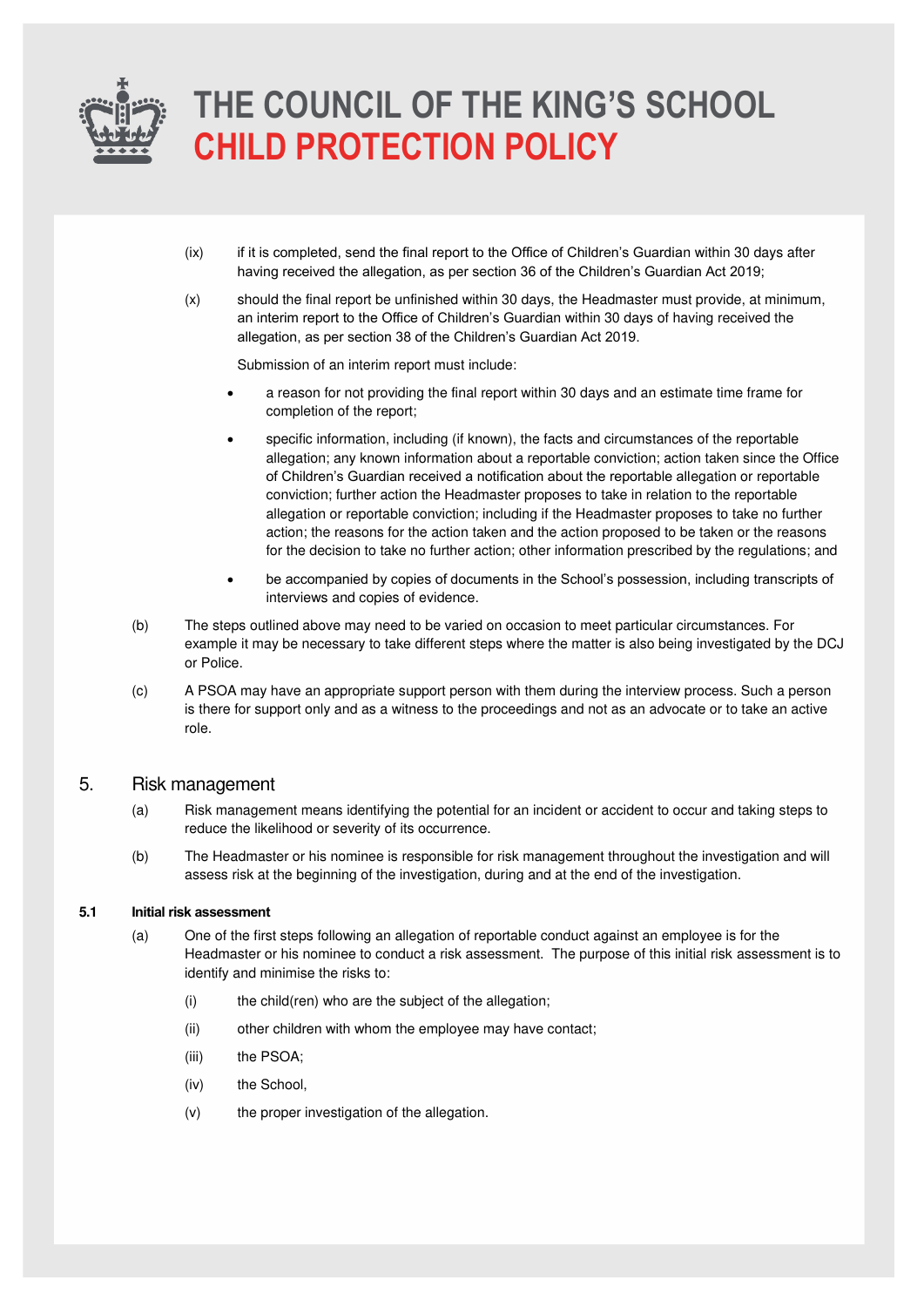

- (b) The factors which will be considered during the risk assessment include:
	- (i) the nature and seriousness of the allegations;
	- (ii) the vulnerability of the child(ren) the PSOA has contact with at work;
	- (iii) the nature of the position occupied by the PSOA;
	- (iv) the level of supervision of the PSOA;
	- (v) the disciplinary history or safety of the PSOA and possible risks to the investigation.
- (c) The Headmaster or his nominee will take appropriate action to minimise risks. This may include the PSOA being temporarily relieved of some duties, being required not to have contact with certain students, or being suspended from duty. When taking action to address any risks identified, the School will take into consideration both the needs of the child(ren) and the PSOA.
- (d) Please Note: A decision to take action on the basis of a risk assessment is not indicative of the findings of the matter. Until the investigation is completed and a finding is made, any action, such as an employee being suspended, is not to be considered to be an indication that the alleged conduct by the employee did occur.

#### **5.2 Ongoing Risk Management**

The Headmaster or his nominee will continually monitor risk during the investigation, including in the light of any new relevant information that emerges.

#### **5.3 Risk Management at the Conclusion of the Investigation**

At the completion of the investigation, a finding will be made in relation to the allegation and a decision made by the Headmaster regarding what action, if any, is required in relation to the PSOA, the child(ren) involved and any other parties.

### 6. What information will be provided to the PSOA?

- (a) The PSOA will be advised:
	- (i) that an allegation has been made against them (at the appropriate time in the investigation);
	- (ii) of the substance of the allegation or of any preliminary finding and any final finding.
- (b) The PSOA does not automatically have the right to:
	- (i) know or have confirmed the identity of the person who made the allegation;
	- (ii) be shown the content of the Office of Children's Guardian notification form or other investigation material that reveals all information provided by other employees or witnesses.
- (c) Section 46 of the WWC Act enables a person who has a sustained finding referred to the Office of Children's Guardian under that Act to request access to the records held by the School in relation to a finding in accordance with the terms of that section. (see Part D section 3.5).

### 7. Disciplinary Action

- (a) As a result of the allegations, investigation or final findings, the School may take disciplinary action against the PSOA (including termination of employment).
- (b) In relation to any disciplinary action the School will:
	- (i) give the PSOA details of the proposed disciplinary action;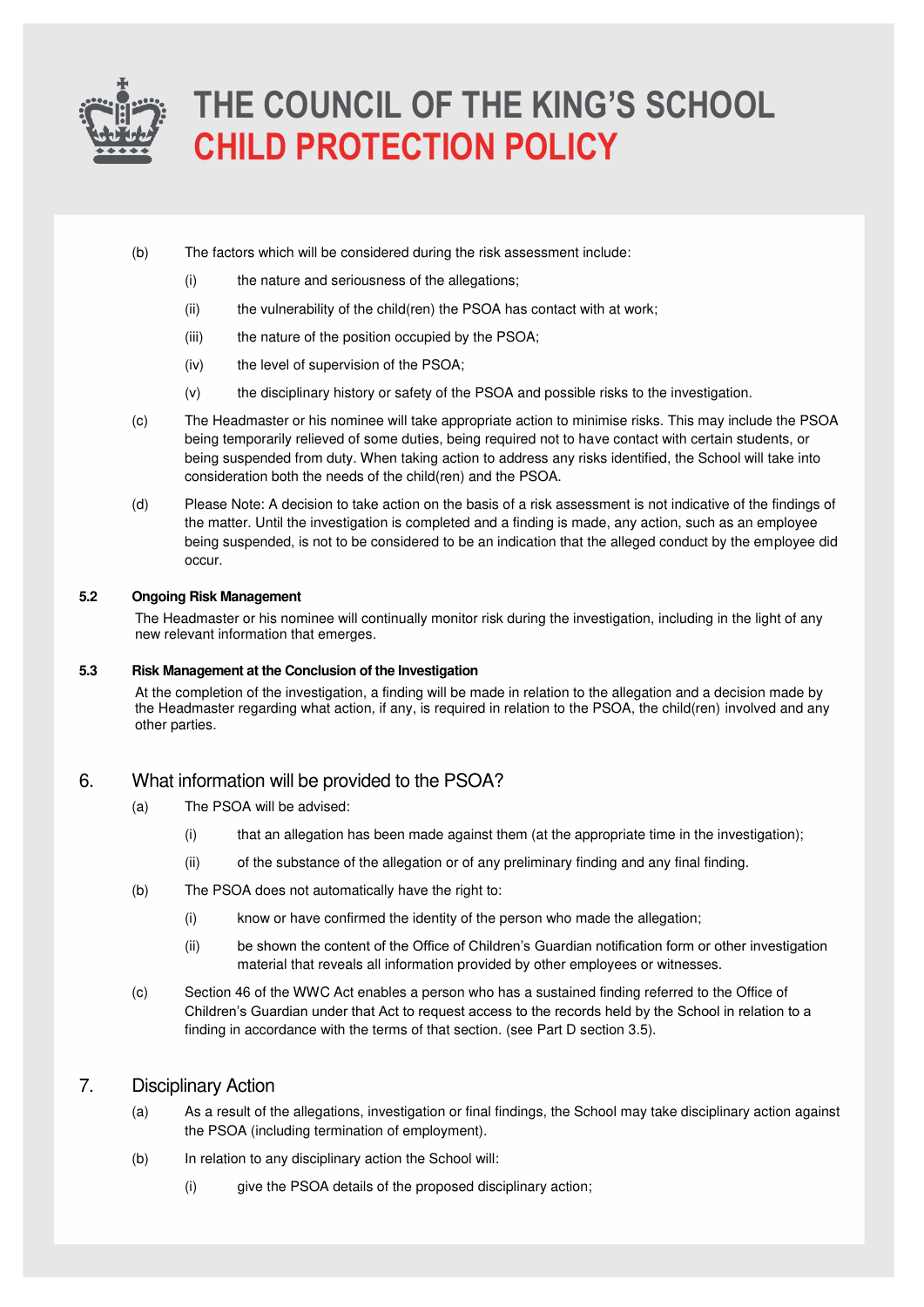

(ii) give the PSOA a reasonable opportunity to respond before a final decision is made.

### 8. Confidentiality

- (a) It is important when dealing with allegations of reportable conduct that the matter be dealt with as confidentially as possible.
- (b) The School requires that all parties maintain confidentiality during the investigation including in relation to the handling and storing of documents and records.
- (c) Records about allegations of reportable conduct against employees will be kept in a secure area and will be accessible by the Headmaster or with the Headmaster's express authority.
- (d) No employee may comment to the media about an allegation of reportable conduct unless expressly authorised by the Headmaster to do so.
- (e) If you become aware of a breach of confidentiality in relation to a reportable conduct allegation you must advise the Headmaster.

### **PART C: The Crimes Act 1900**

### 1. Criminal offences

In 2018 the Crimes Act was amended to adopt recommendations of the Royal Commission into Institutional Responses to Child Sexual Abuse. The new offences are designed to prevent child abuse and to bring abuse that has already occurred to the attention of the Police.

#### **1.1 Failure to protect offence**

An adult working in a school will commit an offence if they know another adult working there poses a serious risk of committing a child abuse offence and they have the power to reduce or remove the risk, and they negligently fail to do so either by acts and/or omissions.

This offence is targeted at those in positions of authority and responsibility working with children who turn a blind eye to known and serious risk, rather than using their power to protect children.

#### **1.2 Failure to report offence**

Any adult will commit an offence if they know, believe or reasonably ought to know that a child abuse offence has been committed and fail to report that information to Police, without a reasonable excuse. A reasonable excuse would include where the adult has reported the matter to the Headmaster and is aware that the Headmaster has reported the matter to the Police.

### **PART D: WWC Act**

- 1. General
	- (a) The Office of the Children's Guardian (**OCG**) is responsible for employment screening for child related employment. A Working with Children Check (**Check**) is a prerequisite for anyone in child-related work. It involves a national criminal history check and review of reported workplace misconduct findings. The result of a Check is either a clearance to work with children for five years, or a bar against working with children. Cleared applicants are subject to ongoing monitoring by the OCG, and any relevant new records which appear against a cleared applicant's name may lead to the Check being revoked.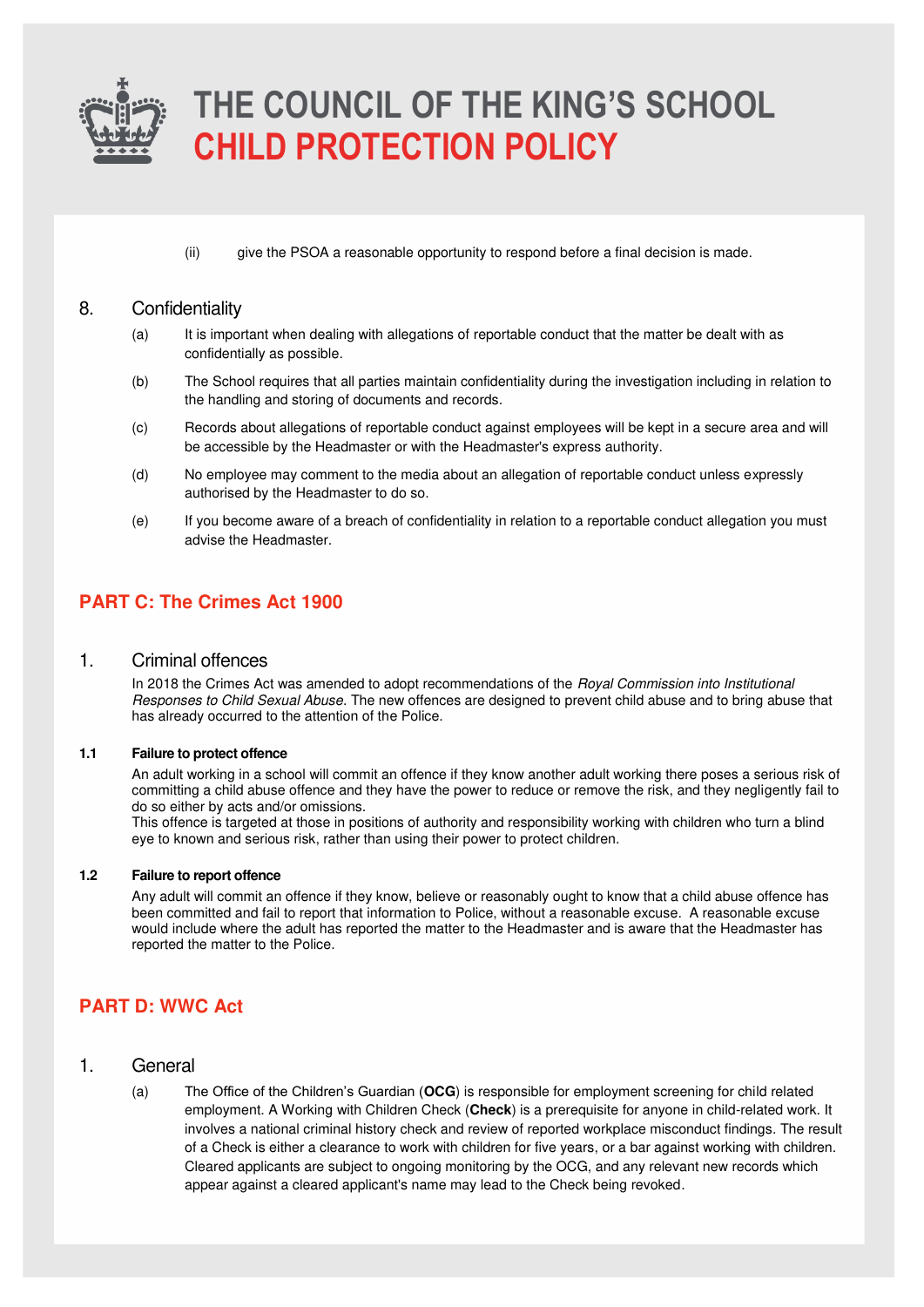

- (b) It is the responsibility of the Director of People and Culture together with the relevant Senior Manager to ensure that when a staff member (including contractor, volunteer, casual coach etc) eligible to apply for a Check or when their Check is up for renewal, that they do so.
- (c) The School's position is that all staff and eligible volunteers and eligible contractors who work at the School are child-related workers and must have a Check.
- (d) All staff and eligible volunteers and eligible contractors must have their Check verified by the School. That verification step registers the School's interest as an employer of that staff member with the OCG. It will result in the School being advised by the OCG of matters reported to the OCG warranting a risk assessment by the OCG or the School in respect to that staff member.
- (e) The Director of People and Culture arranges for the verification of staff as part of their appointment process. The Clerk to the Council [\(clerktothecouncil@kings.edu.au\)](mailto:clerktothecouncil@kings.edu.au) arranges for the verification of contractors and volunteers prior to their commencement once the Senior Manager provides the relevant information.

### 2. Responsibilities

- (a) The object of the WWC Act is to protect children:
	- (i) by not permitting certain persons to engage in child-related work;
	- (ii) by requiring persons engaged in child-related work to have working with children check clearances.
- (b) The **School** is required to:
	- (i) verify online and record the status of each child-related worker's Check;
	- (ii) only employ or engage child-related workers, eligible volunteers and contractors who have a valid Check;
	- (iii) report findings of misconduct involving children made against child-related workers, volunteers and contractors.
- (c) **Child-related workers and eligible volunteers and contractors** are required to:
	- (i) hold and maintain a valid Check;
	- (ii) not engage in child-related work at any time that they are subjected to an interim bar or a bar;
	- (iii) report to the Headmaster if they are no longer eligible for a Check, the status of their Check changes or are notified by the OCG that they are subjected to a risk assessment.
- (d) All **volunteers** are required to:
	- (i) have a Check where required by the relevant Head of Campus or their nominee in view of the nature of their voluntary activity that is likely to involve contact with children;
	- (ii) to be aware and follow the expectations of conduct expressed in any School Volunteer or Staff Code of Conduct that will be shared with them by the Head of Campus or their nominee.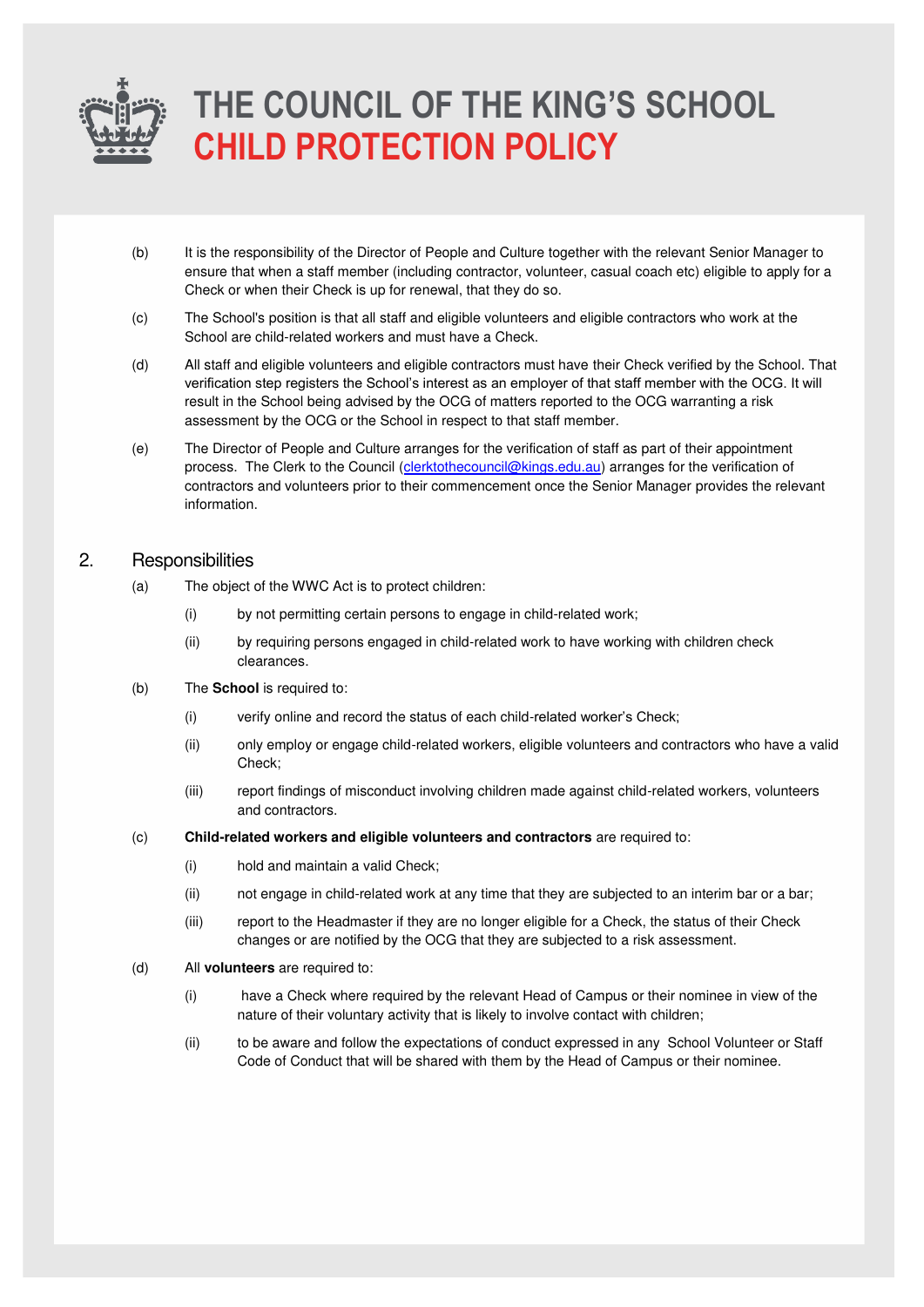

### 3. Relevant Definitions

#### **3.1 Bars**

(a) Final bar

This bar is applied based on a decision made by the OCG, following a risk assessment. This person is barred against working with children.

- (b) Interim bar
	- (i) An interim bar is issued to high risk individuals to prevent them from continuing to work with children while a risk assessment is conducted. An interim bar may be applied for up to 12 months. If an interim bar remains in place for six months or longer, it may be appealed against through the New South Wales Civil and Administrative Decisions Tribunal.
	- (ii) Not everyone who is subject to a risk assessment will receive an interim bar; only those representing a serious and immediate risk to children.
	- (iii) Interim bars are issued only for risks considered likely to result in a final bar.

#### **3.2 Child-related work**

Child-related work includes, but is not limited to work in the following sectors<sup>i</sup>:

- (a) early education and child care including education and care service, child care centres and other child care;
- (b) education schools and other educational institutions and private coaching or tuition of children;
- (c) religious services;
- (d) residential services including boarding schools, homestays more than three weeks, residential services and overnight camps;
- (e) transport services for children including school bus services, taxi services for children with disability and supervision of school road crossings.

#### **3.3 Child-related worker**

(a) A person who has physical contact or face to face contact with children in work outlined above in 3.2, including schools. This may include volunteer work.

A child-related worker at the School may only commence work once they have completed the Check and it has been verified by the School.

#### **3.4 Disqualified person**

- (a) A disqualified person is a person who has been convicted, or against whom proceedings have been commenced for a disqualifying offence outlined in Schedule 2 of WWC Act.
- (b) A disqualified person is a person who has a bar preventing them from working with children in child-related work.
- (c) It is an offence for an employer to knowingly engage a child-related worker when they do not hold a Check or who has a bar or an interim bar.
- (d) It is an offence for an employee to engage in child-related work when they do not hold a Check or has a bar or an interim bar.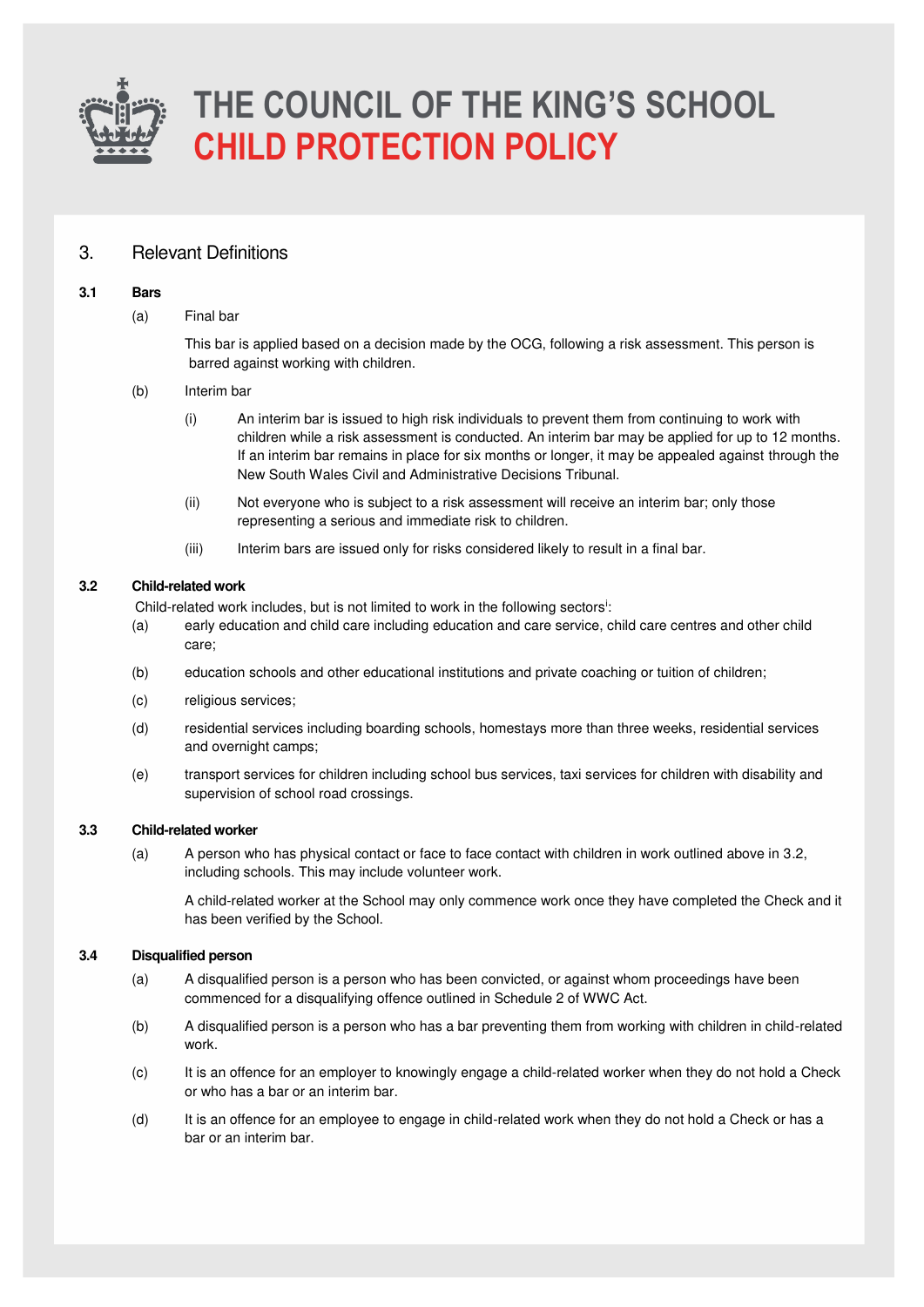

#### **3.5 Findings of misconduct involving children**

- (a) The School will report to the OCG when a finding has been made that the person (an employee of the school) subject to the finding engaged in:
	- (i) sexual misconduct committed against, with or in the presence of a child
	- (ii) grooming of a child or another sexual offence; or
	- $(iii)$  any serious physical assault of a child. $ii$
- (b) The School will advise the person that the OCG has been notified of a finding..
- (c) The WWC Act enables a person who has a finding referred to the OCG under the Act to request access to the records held by the School in relation to the finding.

#### **3.6 Reporting body**

- (a) The School is a reporting body for the purposes of the WWC Act.
- (b) Section 35 of the WWC Act requires the School to notify the OCG of findings of misconduct involving children made against a child-related worker. The School may also be obliged to report, amend or provide additional information to the OCG as outlined in the WWC Act.

#### **3.7 Risk assessment**

- (a) Risk assessment is an evaluation of an individual's suitability for child-related work.
- (b) The OCG will conduct a risk assessment on a person's suitability to work with children when a new record is received which triggers a risk assessment. This may include an offence under Schedule 1 of the Act, pattern of behaviour or offences involving violence or sexual misconduct representing a risk to children, findings of misconduct involving children or notification made to OCG by another authority.

#### **3.8 Working With Children Check Clearance**

A Working with Children Check (**Check**) means authorisation under the WWC Act to engage in child-related work. An employee will be issued with a number which is to be provided to the School during their engagement process along with the employee's date of birth to **VERIFY** the status of an employee's Check.

### **PART E: Guidelines For Assisting A Child Or Young Person Who Has Disclosed Abuse**

### 1. General

When a student discloses abuse a staff member must be prepared to listen and respond appropriately. Children generally disclose with great hesitation and often with a mix of intense emotions, including fear, embarrassment and guilt. Sometimes they may only hint at or tell a small part of their experience to see how the staff member reacts, before fully disclosing. It is essential that the staff member remains calm and supportive of the student and escalates the report promptly.

### 2. How to respond to a child disclosing abuse

If a student discloses that they have been subject to abuse a staff member should:

- (a) listen in a calm way;
- (b) thank the student for making the disclosure to you;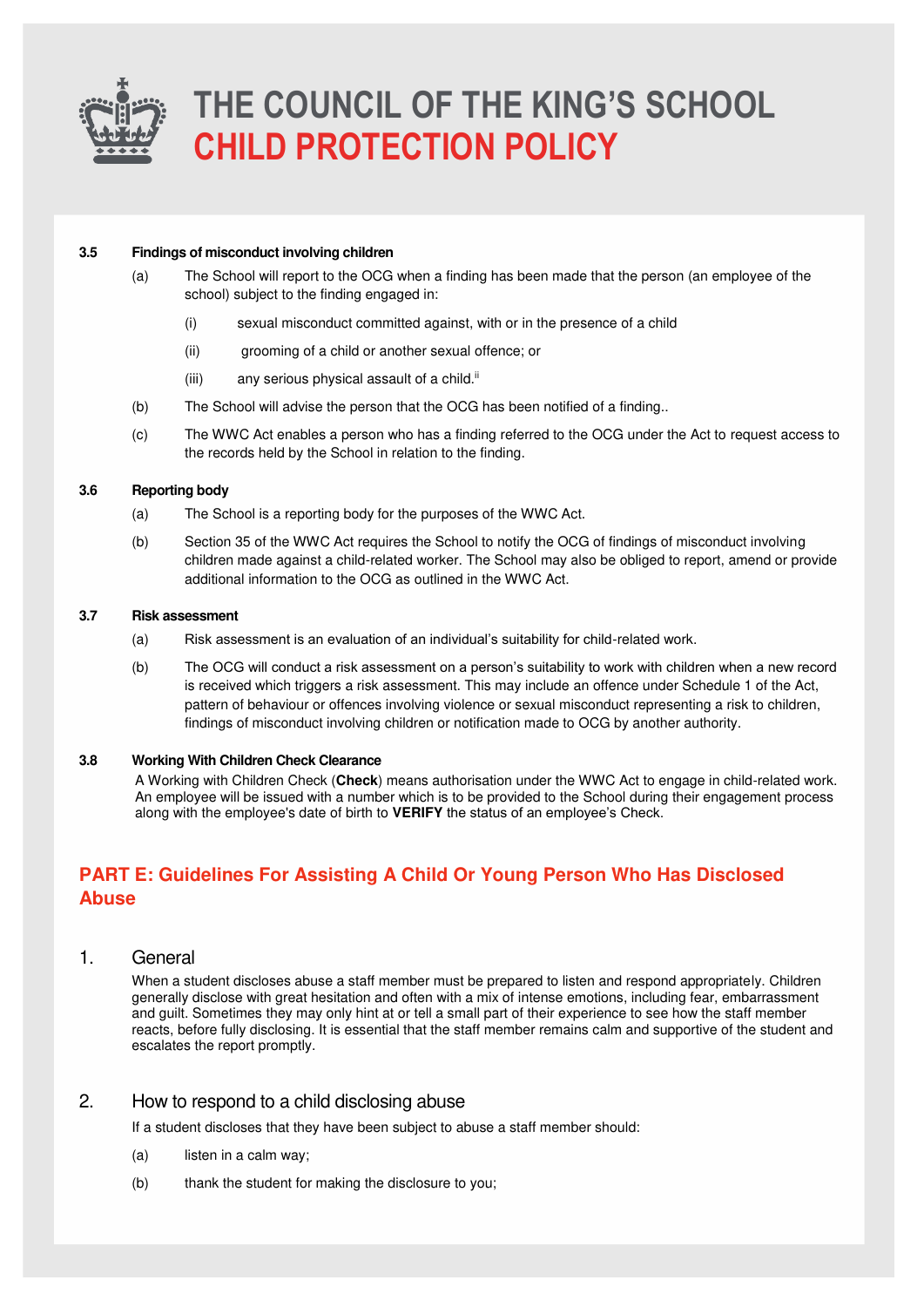

- (c) acknowledge that the disclosure was a difficult step for the student to take;
- (d) inform the student of the next steps you will take to assist them. This will include telling them that you have a responsibility to inform the Headmaster.

## **PART F: Training**

1. Training

#### **1.1 The School**

The Director of People and Culture will ensure all staff members are provided with a copy of this Policy and will arrange and require all staff members to participate in child protection training at least annually. That training may be face to face or via an online module at a time to be notified to staff. Satisfactory participation will be recorded online via Connex or evidenced by attendance records.

#### **1.2 Staff members**

All new staff members must read this Policy and sign the acknowledgement that they have read and understood the Policy.

All staff members must participate in annual child protection training and any additional training, as directed by the Headmaster or his nominee. The training complements this Policy and provides information to staff about their legal responsibilities related to child protection and School expectations, including:

- mandatory reporting
- reportable conduct
- working with children checks
- professional boundaries
- staff code of conduct.